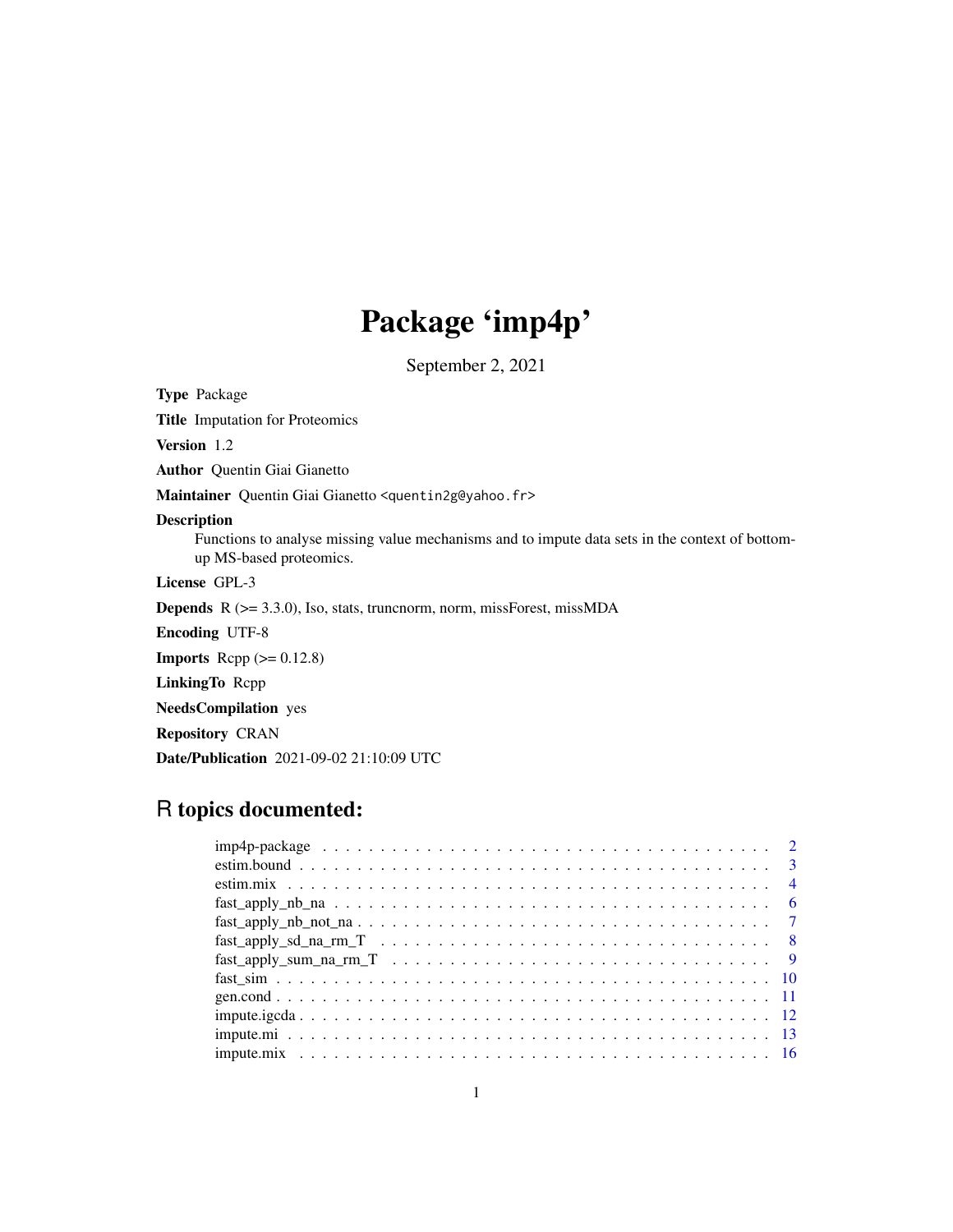## <span id="page-1-0"></span>2 imp4p-package

|  | -36 |
|--|-----|
|  |     |
|  |     |
|  |     |

#### $\blacksquare$

imp4p-package *Introduction to the IMP4P package*

## Description

This package provides functions to analyse missing value mechanisms in the context of bottom-up MS-based quantitative proteomics.

It allows estimating a mixture model of missing completely-at-random (MCAR) values and missing not-at-random (MNAR) values.

It also contains functions allowing the imputation of missing values under hypotheses of MCAR and/or MNAR values.

The main functions of this package are the [estim.mix](#page-3-1) (estimation of a model of MCAR and MNAR (left-censored) values), [impute.mi](#page-12-1) (multiple imputation) and [impute.mix](#page-15-1) (imputation based on a decision rule). It provides also several imputation algorithms for MS-based data. They can be used to impute matrices containing peptide intensities (as Maxquant outputs for instance).

Missing values has to be indicated with NA and a log-2 transformation of the intensities has to be applied before using these functions. An example for using this package from MaxQuant outputs is provided in Giai Gianetto Q. (2021).

More explanations and details on the functions of this package are available in Giai Gianetto Q. et al. (2020) (doi: doi: [10.1101/2020.05.29.122770\)](https://doi.org/10.1101/2020.05.29.122770).

## Author(s)

Maintainer: Quentin Giai Gianetto <quentin2g@yahoo.fr>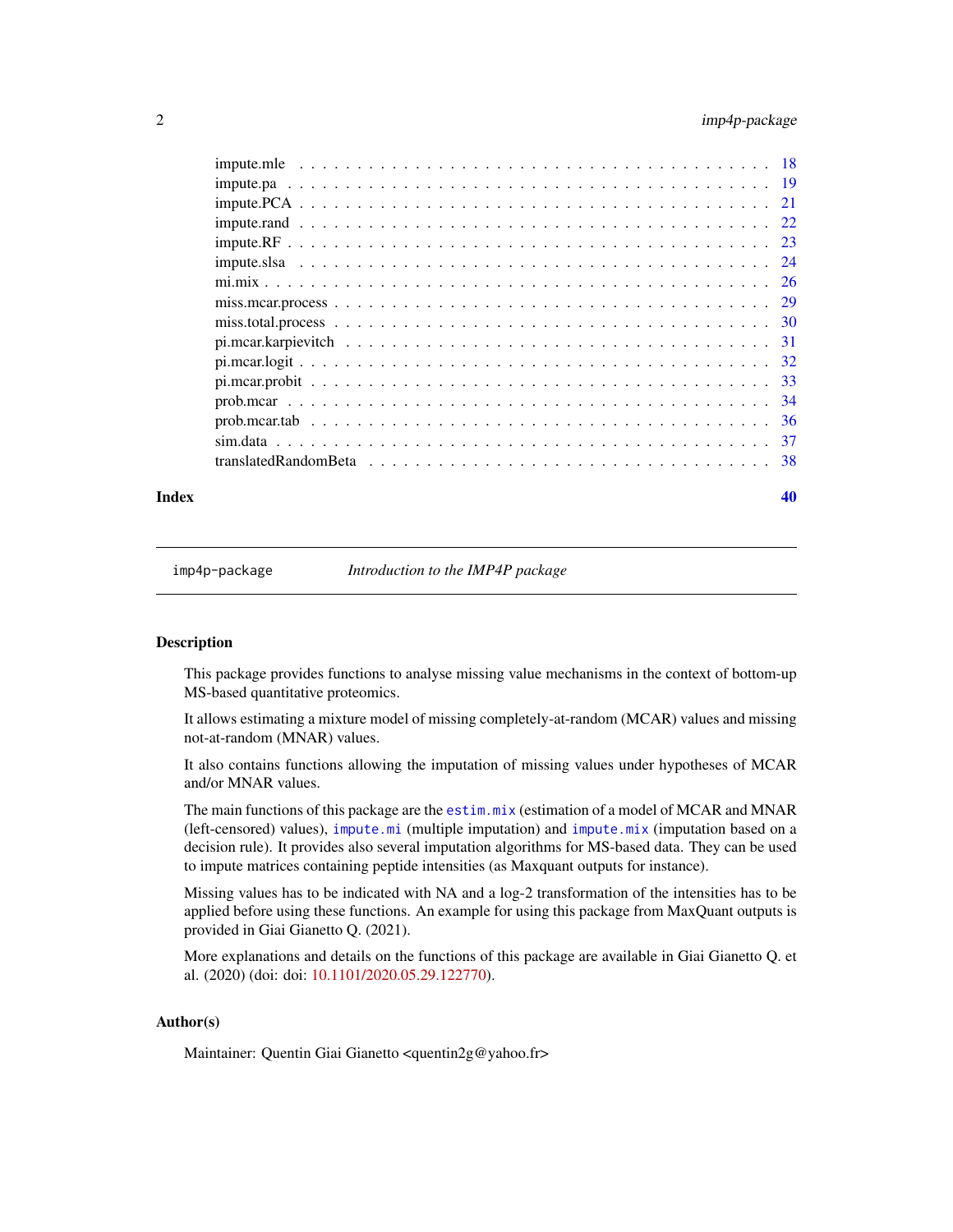#### <span id="page-2-0"></span>estim.bound 3

#### References

Giai Gianetto, Q., Wieczorek S., Couté Y., Burger, T. (2020). A peptide-level multiple imputation strategy accounting for the different natures of missing values in proteomics data. bioRxiv 2020.05.29.122770; doi: doi: [10.1101/2020.05.29.122770](https://doi.org/10.1101/2020.05.29.122770)

Giai Gianetto, Q. (2021) Statistical analysis of post-translational modifications quantified by labelfree proteomics across multiple biological conditions with R: illustration from SARS-CoV-2 infected cells. (pasteur-03243433)

estim.bound *Estimation of lower and upper bounds for missing values.*

## **Description**

This function allows estimating lower and upper bounds for missing values of an input matrix. It can be used before to use the functions [prob.mcar](#page-33-1) and [prob.mcar.tab](#page-35-1).

#### Usage

estim.bound(tab, conditions, q=0.95)

#### Arguments

| tab        | A data matrix containing numeric and missing values. Each column of this<br>matrix is assumed to correspond to the intensities measured in an experimental<br>sample, and each row to the ones of an identified peptide. |
|------------|--------------------------------------------------------------------------------------------------------------------------------------------------------------------------------------------------------------------------|
| conditions | A vector of factors indicating the biological condition to which each sample<br>belongs.                                                                                                                                 |
| q          | A numeric value allowing to define confidence intervals for missing values (see<br>Details).                                                                                                                             |

#### Details

In each condition, this function estimates lower and upper bounds for missing values of row i by:

```
upper(i)=max(tab[i,]);
```
lower(i)=max(tab[i,])-quant\_diff(q);

where quant\_diff(q) corresponds to a quantile value of the differences between the maximum and the minimum of the observed values for all the peptides in the condition. As a result, if q is close to 1, quant\_diff(q) represents an extrem value between the maximum and the minimum of the intensity values in a condition for a peptide.

#### Value

A list composed of:

| tab.lower | A matrix with the lower bounds for each missing value in tab. |
|-----------|---------------------------------------------------------------|
| tab.upper | A matrix with the upper bounds for each missing value in tab. |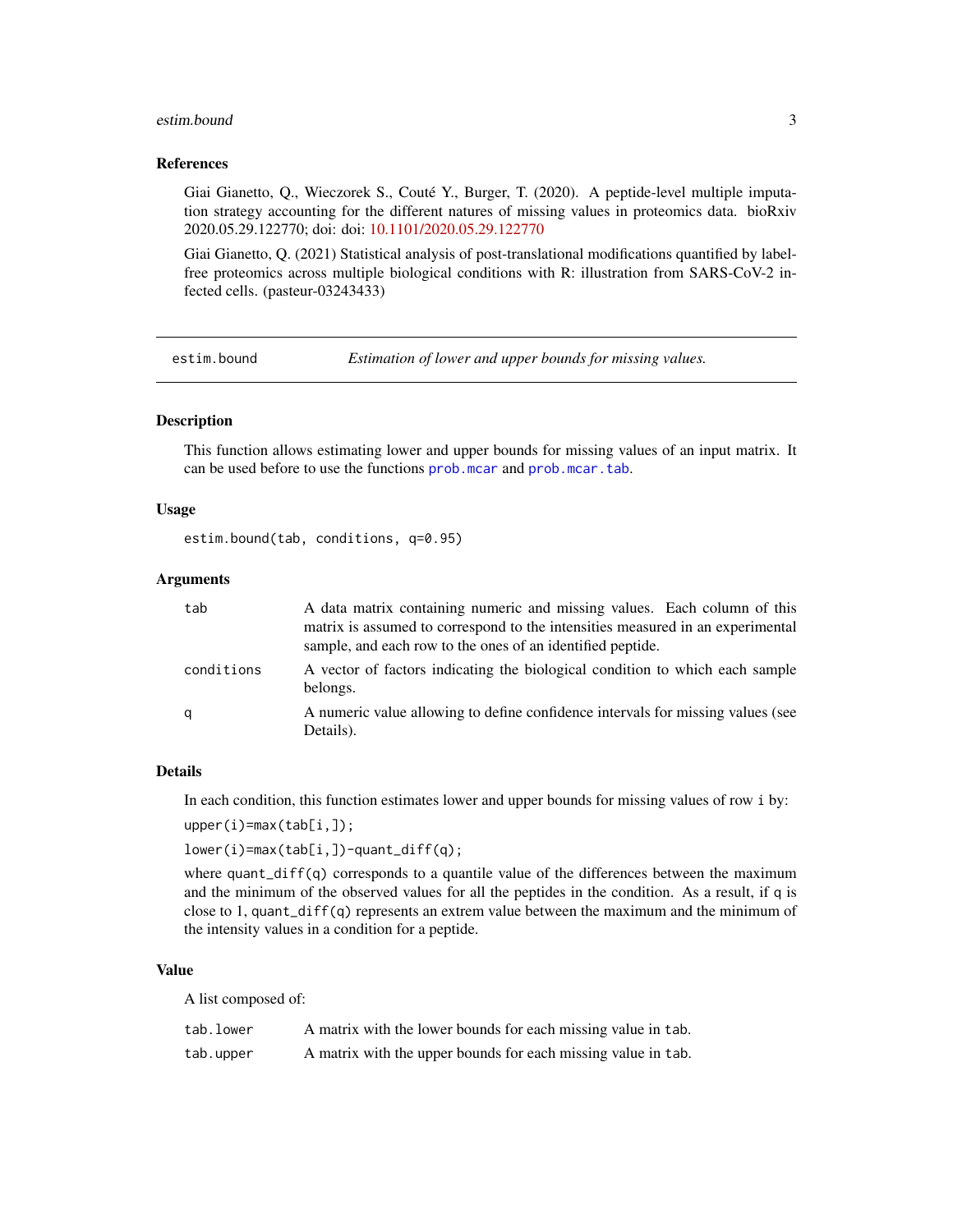## <span id="page-3-0"></span>Author(s)

Quentin Giai Gianetto <quentin2g@yahoo.fr>

## See Also

[prob.mcar](#page-33-1),[prob.mcar.tab](#page-35-1)

## Examples

```
#Simulating data
res.sim=sim.data(nb.pept=2000,nb.miss=600,pi.mcar=0.2,para=0.5,nb.cond=2,nb.repbio=3,
nb.sample=5,m.c=25,sd.c=2,sd.rb=0.5,sd.r=0.2);
data=res.sim$dat.obs;
cond=res.sim$conditions;
#Estimation of lower and upper bounds for each missing value
```
res=estim.bound(data,conditions=cond);

<span id="page-3-1"></span>

| estim.mix | Estimation of a mixture model of MCAR and MNAR values in each |
|-----------|---------------------------------------------------------------|
|           | column of a data matrix.                                      |

## Description

This function allows estimating a mixture model of MCAR and MNAR values in each column of data sets similar to the ones which can be studied in MS-based quantitative proteomics. Such data matrices contain intensity values of identified peptides.

#### Usage

```
estim.mix(tab, tab.imp, conditions, x.step.mod=150, x.step.pi=150,
nb.rei=200)
```
#### Arguments

| tab        | A data matrix containing numeric and missing values. Each column of this<br>matrix is assumed to correspond to an experimental sample, and each row to an<br>identified peptide.                                |
|------------|-----------------------------------------------------------------------------------------------------------------------------------------------------------------------------------------------------------------|
| tab.imp    | A matrix where the missing values of tab have been imputed under the assump-<br>tion that they are all MCAR. For instance, such a matrix can be obtained by<br>using the function impute. slsa of this package. |
| conditions | A vector of factors indicating the biological condition to which each column<br>(experimental sample) belongs.                                                                                                  |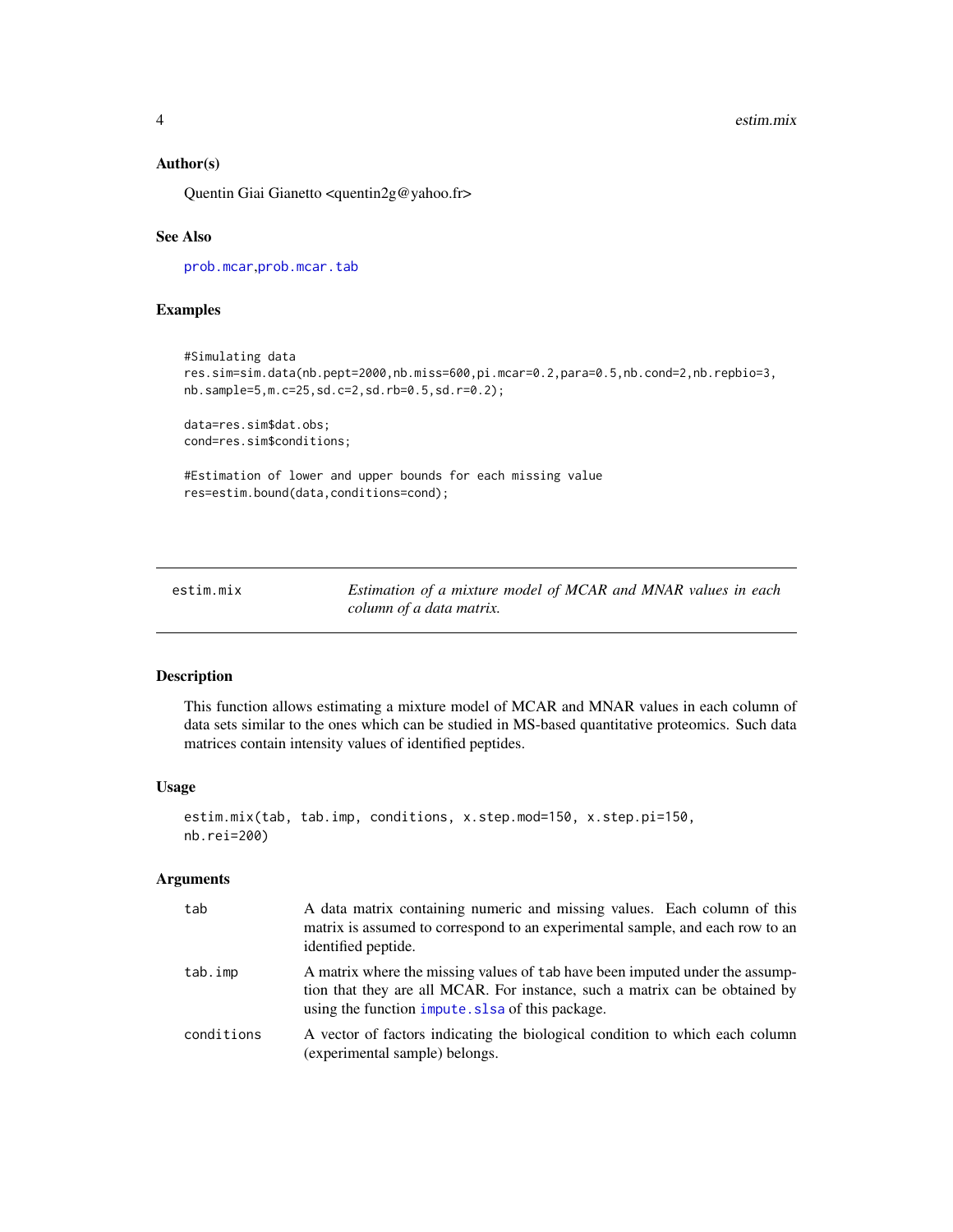#### estim.mix 5

| x.step.mod | The number of points in the intervals used for estimating the cumulative distri-<br>bution functions of the mixing model in each column. |
|------------|------------------------------------------------------------------------------------------------------------------------------------------|
| x.step.pi  | The number of points in the intervals used for estimating the proportion of<br>MCAR values in each column.                               |
| nb.rei     | The number of initializations of the minimization algorithm used to estimate the<br>proportion of MCAR values (see Details).             |

## Details

This function aims to estimate the following mixture model in each column:

$$
F_{tot}(x) = \pi_{na} \times F_{na}(x) + (1 - \pi_{na}) \times F_{obs}(x)
$$

$$
F_{na}(x) = \pi_{mcar} \times F_{tot}(x) + (1 - \pi_{mcar}) \times F_{mnar}(x)
$$

where  $\pi_{na}$  is the proportion of missing values,  $\pi_{mcar}$  is the proportion of MCAR values,  $F_{tot}$  is the cumulative distribution function (cdf) of the complete values,  $F_{na}$  is the cdf of the missing values,  $F_{obs}$  is the cdf of the observed values, and  $F_{mnar}$  is the cdf of the MNAR values.

To estimate this model, a first step consists to compute a rough estimate of  $F_{na}$  by assuming that all missing values are MCAR (thanks to the argument tab. imp). This rough estimate is noted  $\hat{F}_{na}$ .

In a second step, the proportion of MCAR values is estimated. To do so, the ratio

$$
\hat{\pi}(x) = (1 - \hat{F}_{na}(x))/(1 - \hat{F}_{tot}(x))
$$

is computed for different  $x$ , where

$$
\hat{F}_{tot}(x) = \pi_{na} \times \hat{F}_{na}(x) + (1 - \pi_{na}) \times \hat{F}_{obs}(x)
$$

with  $\hat{F}_{obs}$  the empirical cdf of the observed values.

Next, the following minimization is performed:

 $\min_{1>k>0, a>0, d>0} f(k, a, d)$ 

where

$$
f(k, a, d) = \sum_{x} \frac{1}{s(x)^2} \times [\hat{\pi}(x) - k - (1 - k) \frac{\exp(-a \times [x - lower_x]^d)}{1 - \hat{F}_{tot}(x)}]^2
$$

where  $s(x)^2$  is an estimate of the asymptotic variance of  $\hat{\pi}(x)$ , lower<sub>x</sub> is an estimate of the minimum of the complete values. To perform this minimization, the function optim with the method "L-BFGS-B" is used. Because it is function of its initialization, it is possible to reinitialize a number of times the minimisation algorithm with the argument nb.rei: the parameters leading to the lowest minimum are next kept.

Once k, a and d are estimated, one can use several methods to estimate  $\pi_{max}$ : it is estimated by k;

#### Value

A list composed of:

| abs.pi  | A numeric matrix containing the intervals used for estimating the ratio |
|---------|-------------------------------------------------------------------------|
|         | $(1-F_na(x))/(1-F_to(t(x)))$                                            |
|         | in each column.                                                         |
| pi.init | A numeric matrix containing the estimated ratios                        |
|         | $(1-F_na(x))/(1-F_to t(x))$                                             |
|         | where $x$ belongs to abs. $pi[, j]$ for each sample j.                  |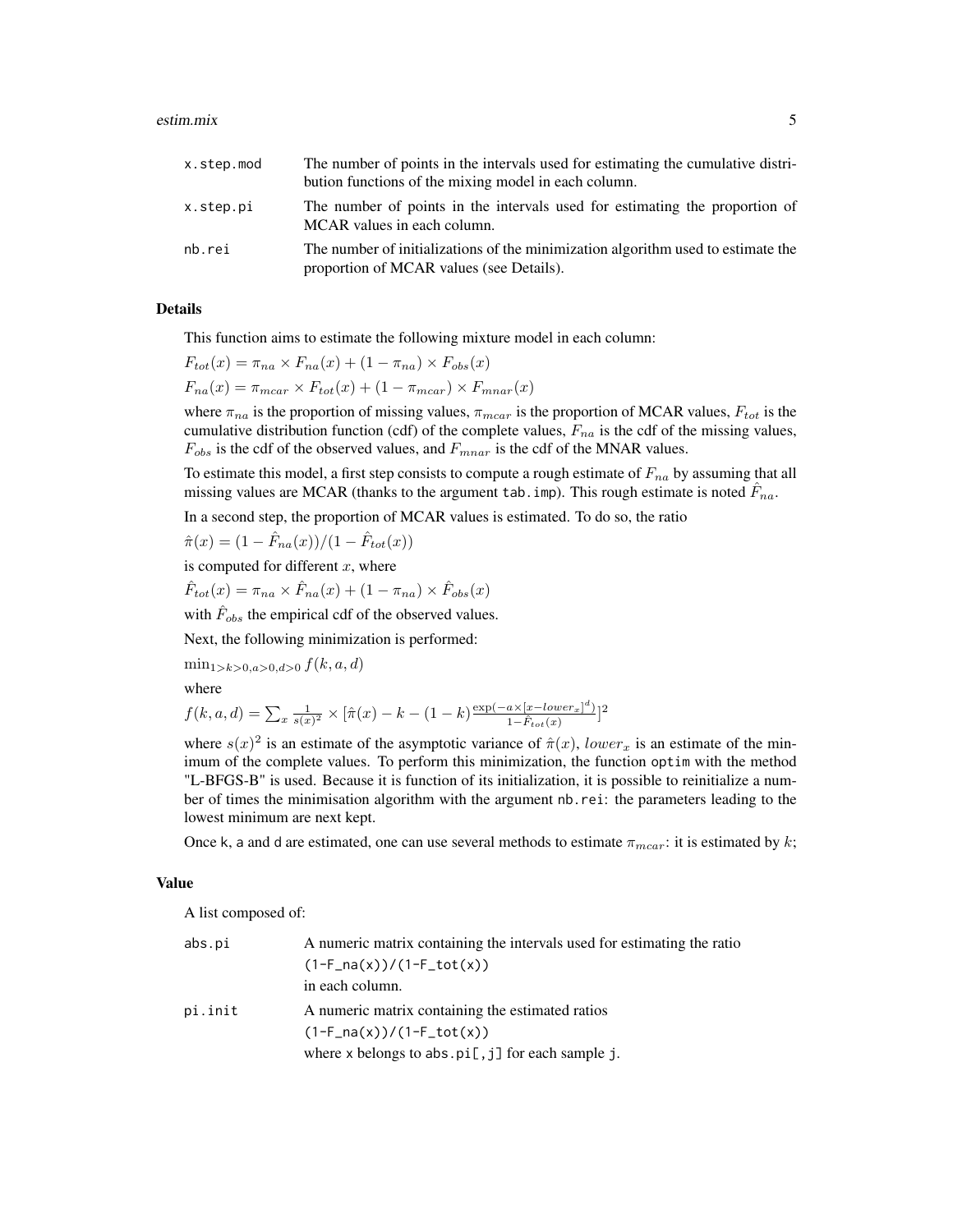<span id="page-5-0"></span>

| var.pi.init   | A numeric matrix containing the estimated asymptotic variances of pi. init.                                                                                    |
|---------------|----------------------------------------------------------------------------------------------------------------------------------------------------------------|
| trend.pi.init | A numeric matrix containing the estimated trend of the model used in the mini-<br>mization algorithm.                                                          |
| abs.mod       | A numeric vector containing the interval used for estimating the mixture models<br>in each column.                                                             |
| pi.na         | A numeric vector containing the proportions of missing values in each column.                                                                                  |
| F.na          | A numeric matrix containing the estimated cumulative distribution functions of<br>missing values in each column on the interval abs.mod.                       |
| F.tot         | A numeric matrix containing the estimated cumulative distribution functions of<br>complete values in each column on the interval abs.mod.                      |
| F.obs         | A numeric matrix containing the estimated cumulative distribution functions of<br>observed values in each column on the interval abs. mod.                     |
| pi.mcar       | A numeric vector containing the estimations of the proportion of MCAR values<br>in each column.                                                                |
| MinRes        | A numeric matrix containing the three parameters of the model used in the min-<br>imization algorithm (three first rows), and the value of minimized function. |
|               |                                                                                                                                                                |

## Author(s)

Quentin Giai Gianetto <quentin2g@yahoo.fr>

## See Also

[impute.slsa](#page-23-1)

## Examples

#Simulating data res.sim=sim.data(nb.pept=2000,nb.miss=600);

#Imputation of missing values with a MCAR-devoted algorithm: here the slsa algorithm dat.slsa=impute.slsa(tab=res.sim\$dat.obs,conditions=res.sim\$condition,repbio=res.sim\$repbio);

#Estimation of the mixture model res=estim.mix(tab=res.sim\$dat.obs, tab.imp=dat.slsa, conditions=res.sim\$condition);

| fast_apply_nb_na | <i>Function</i> | similar                                    | the | function |
|------------------|-----------------|--------------------------------------------|-----|----------|
|                  |                 | $apply(X,dim, function(x)sum(is.na(x)))$ . |     |          |

#### Description

This function is similar to the function  $apply(X,dim,function(x)sum(i.s.na(x)))$  but written thanks to the Rcpp package and therefore faster than  $apply(X, dim, function(x)sum(i.s.na(x)))$ .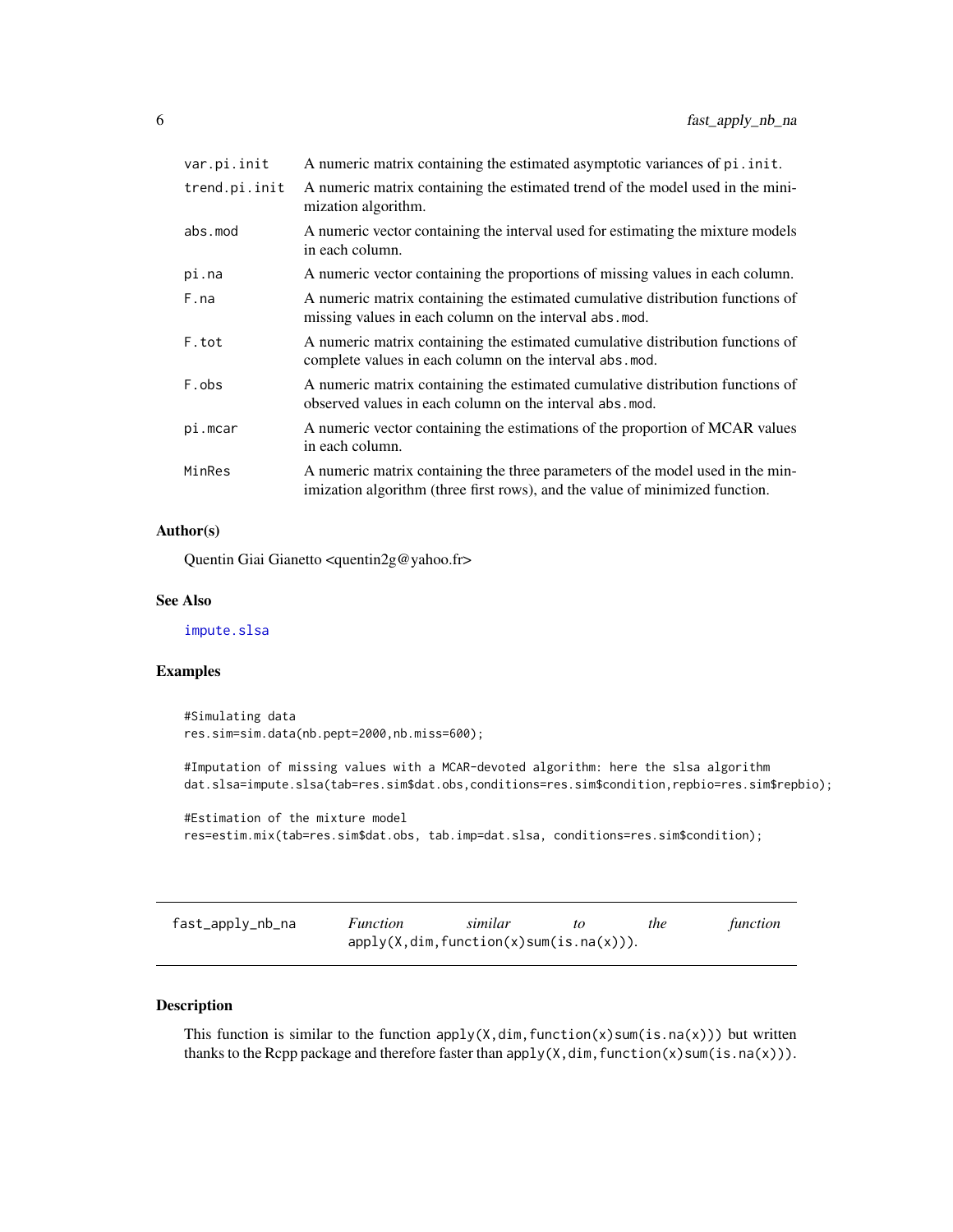## <span id="page-6-0"></span>Usage

fast\_apply\_nb\_na(X, dim)

#### Arguments

| X.  | A data matrix containing numeric and missing values.                                                                                            |
|-----|-------------------------------------------------------------------------------------------------------------------------------------------------|
| dim | A numeric value: 1 if the number of missing values has to be computed for each<br>row of X, or 2 if it has to be computed for each column of X. |

## Value

A numeric vector containing the number of missing values in either each row or each column of X.

## Author(s)

Quentin Giai Gianetto <quentin2g@yahoo.fr>

#### Examples

```
## The function is currently defined as
##function (X, dim)
##{
## .Call("imp4p_fast_apply_nb_na", PACKAGE = "imp4p", X, dim)
## }
##
## You can compare the execution time with a traditional apply function by
## library(rbenchmark)
## res.sim=sim.data(nb.pept=2000,nb.miss=600);
## benchmark(fast_apply_nb_na(res.sim$dat.obs, 1),
## apply(res.sim$dat.obs,1,function(x)sum(is.na(x))))
##
##
##
```

| fast_apply_nb_not_na Function | similar                                    | the | function |
|-------------------------------|--------------------------------------------|-----|----------|
|                               | $apply(X,dim, function(x)sum(!is.na(x))).$ |     |          |

## Description

This function is similar to the function  $apply(X, \dim, function(x)$ sum $(!is.na(x)))$  but written thanks to the Rcpp package and therefore faster than  $apply(X,dim,function(x)sum(!is.na(x)))$ .

#### Usage

fast\_apply\_nb\_not\_na(X, dim)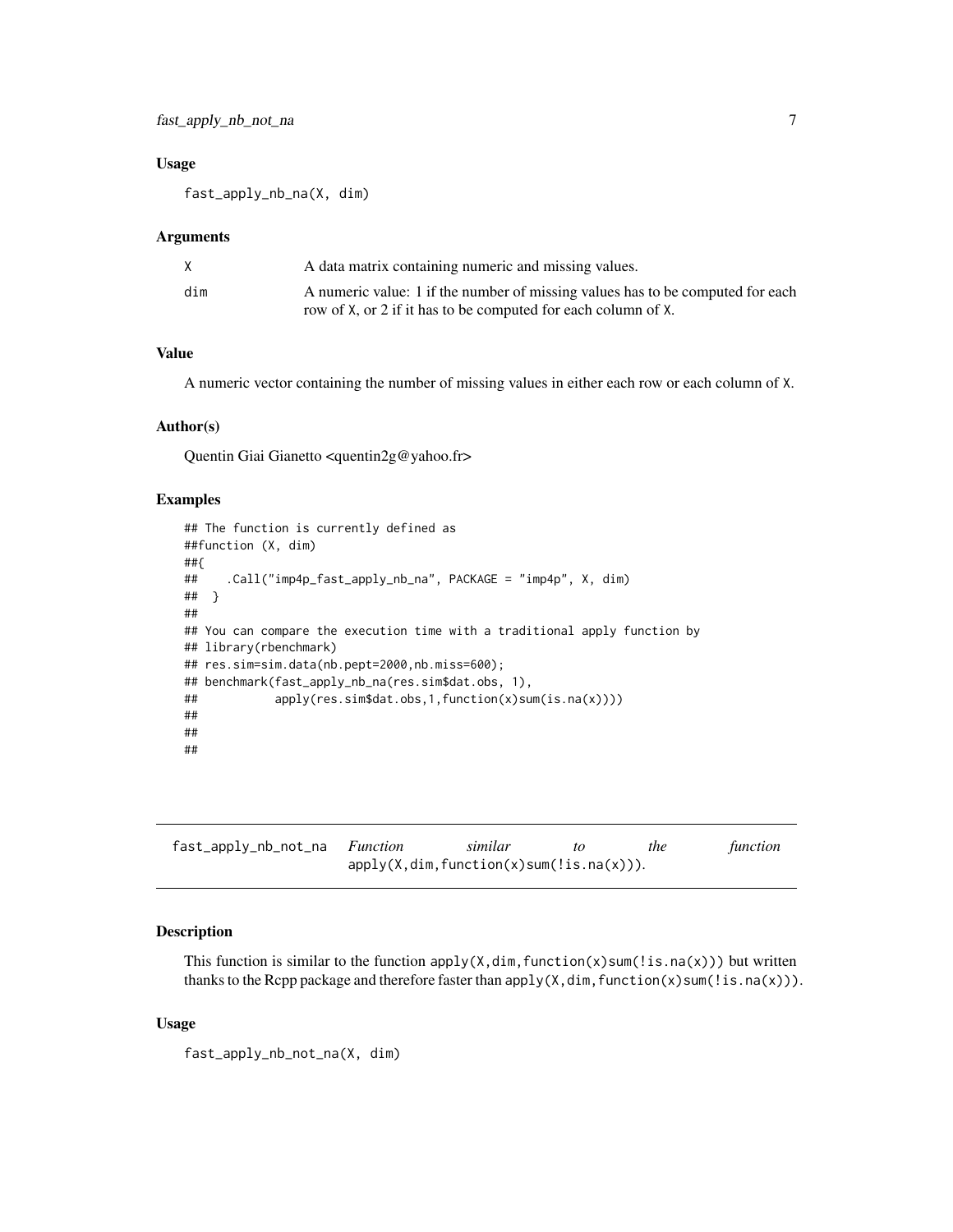#### <span id="page-7-0"></span>Arguments

|     | A data matrix containing numeric and missing values.                       |
|-----|----------------------------------------------------------------------------|
| dim | A numeric value: 1 if the number of observed values has to be computed for |
|     | each row of X, or 2 if it has to be computed for each column of X.         |

## Value

A numeric vector containing the number of observed values in either each row or each column of X.

#### Author(s)

Quentin Giai Gianetto <quentin2g@yahoo.fr>

## Examples

```
## The function is currently defined as
##function (X, dim)
##{
## .Call("imp4p_fast_apply_nb_not_na", PACKAGE = "imp4p", X,
## dim)
## }
##
## You can compare the execution time with a traditional apply function by
## library(rbenchmark)
## res.sim=sim.data(nb.pept=2000,nb.miss=600);
## benchmark(fast_apply_nb_not_na(res.sim$dat.obs, 1),
## apply(res.sim$dat.obs,1,function(x)sum(!is.na(x))))
```
fast\_apply\_sd\_na\_rm\_T *Function similar to the function* apply(X,dim,sd,na.rm=TRUE)*.*

#### Description

This function is similar to the function  $apply(X, dim, sd,na.\text{rm=TRUE})$  but written thanks to the Rcpp package and therefore faster than apply(X,dim,sd,na.rm=TRUE).

#### Usage

fast\_apply\_sd\_na\_rm\_T(X, dim)

## Arguments

| X   | A data matrix containing numeric and missing values.                            |
|-----|---------------------------------------------------------------------------------|
| dim | A numeric value: 1 if the standard deviation has to be computed for each row of |
|     | X, or 2 if the standard deviation has to be computed for each column of X.      |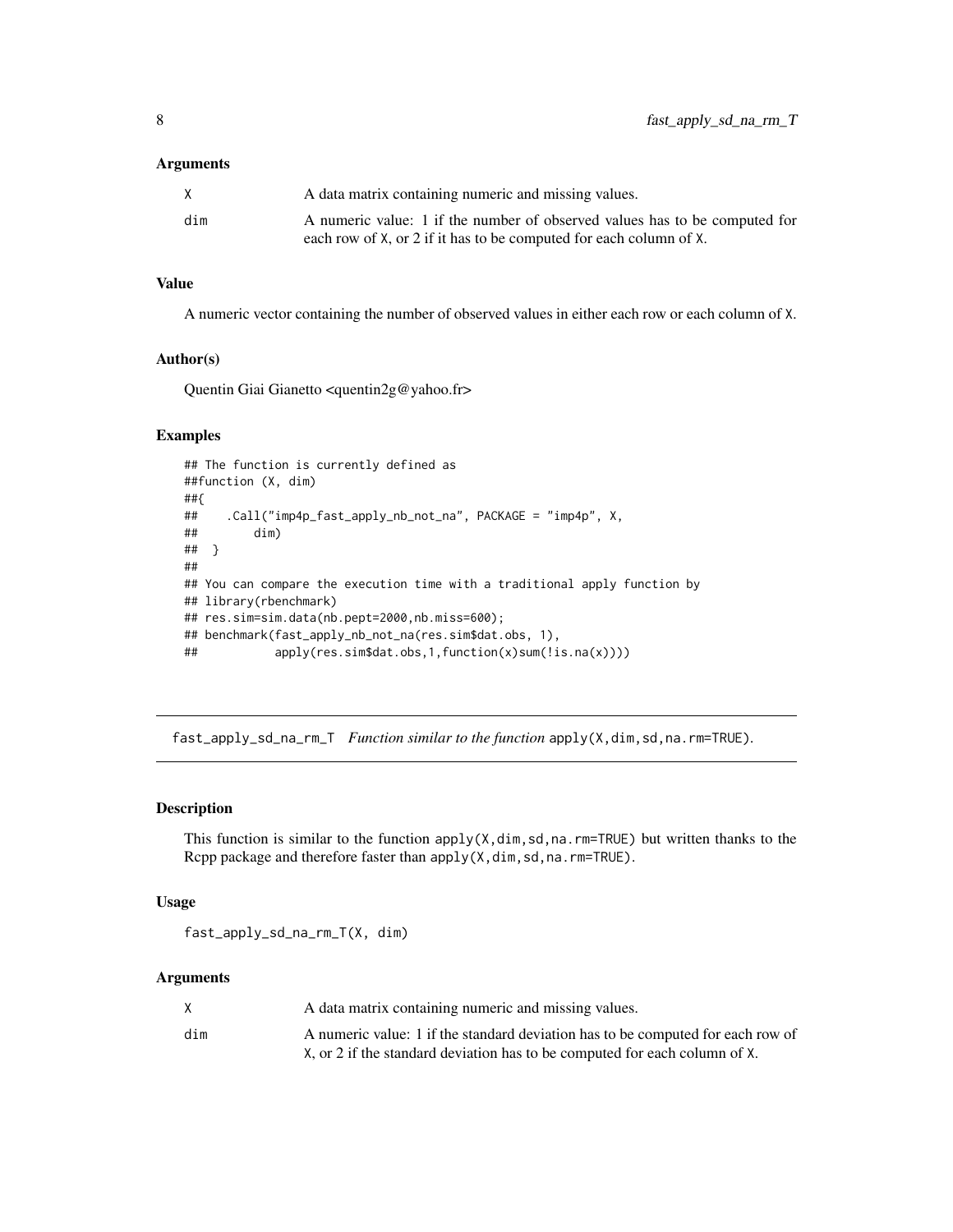## <span id="page-8-0"></span>Value

A numeric vector containing the standard deviation of observed values in either each row or each column of X.

## Author(s)

Quentin Giai Gianetto <quentin2g@yahoo.fr>

#### Examples

```
## The function is currently defined as
##function (X, dim)
##{
## .Call("imp4p_fast_apply_sd_na_rm_T", PACKAGE = "imp4p", X,
## dim)
## }
##
## You can compare the execution time with a traditional apply function by
## library(rbenchmark)
## res.sim=sim.data(nb.pept=2000,nb.miss=600);
## benchmark(fast_apply_sd_na_rm_T(res.sim$dat.obs, 1),
## apply(res.sim$dat.obs,1,sd,na.rm=TRUE))
```
fast\_apply\_sum\_na\_rm\_T

*Function similar to the function* apply(X,dim,sum,na.rm=TRUE).

## Description

This function is similar to the function  $apply(X, \text{dim}, \text{sum}, \text{max-TRUE})$  but written thanks to the Rcpp package and therefore faster than apply(X,dim, sum, na.rm=TRUE).

#### Usage

```
fast_apply_sum_na_rm_T(X, dim)
```
#### **Arguments**

|     | A data matrix containing numeric and missing values.                            |
|-----|---------------------------------------------------------------------------------|
| dim | A numeric value: 1 if the sum has to be computed for each row of X, or 2 if the |
|     | sum has to be computed for each column of X.                                    |

## Value

A numeric vector containing the sum of observed values in either each row or each column of X.

#### Author(s)

Quentin Giai Gianetto <quentin2g@yahoo.fr>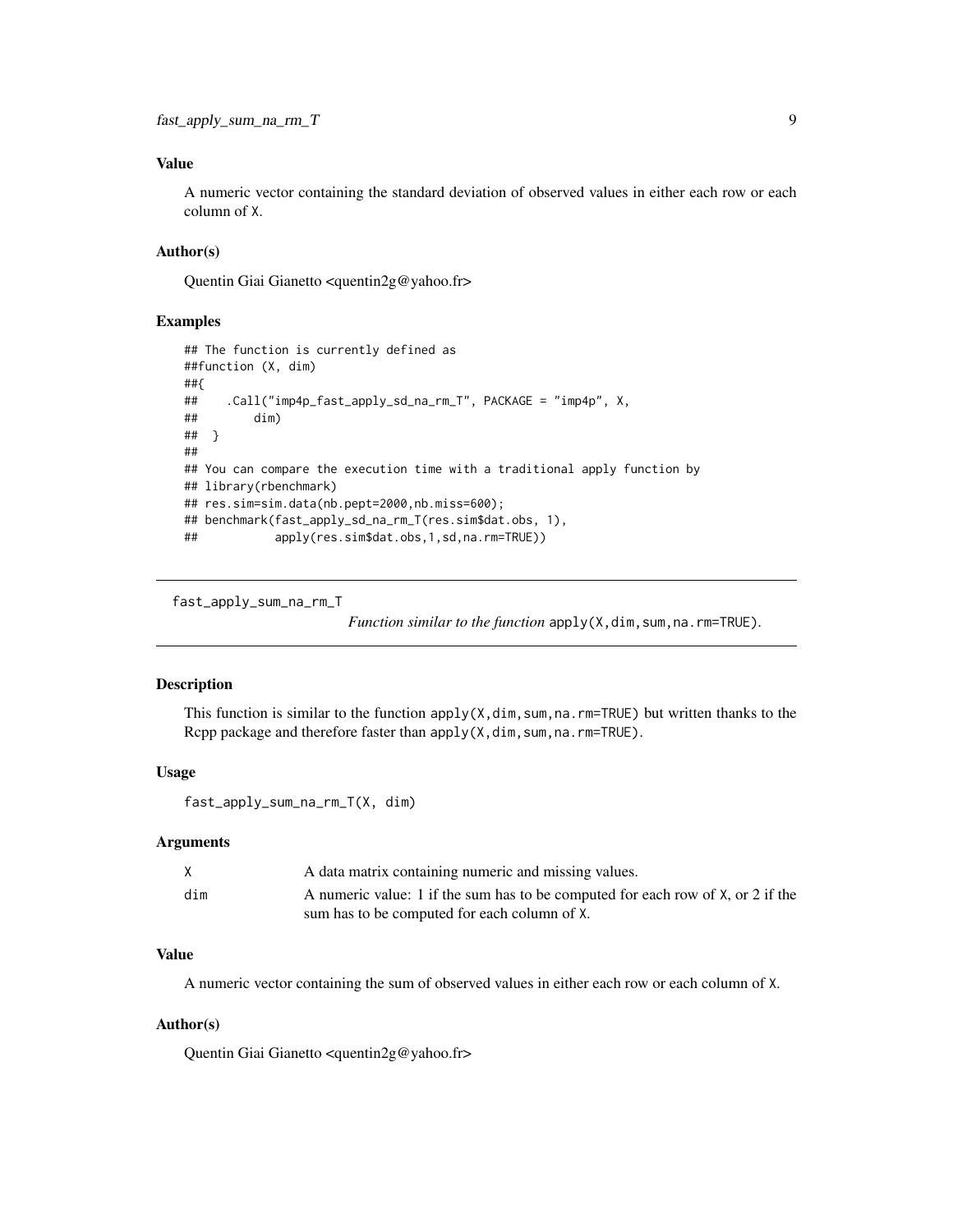#### Examples

```
## The function is currently defined as
##function (X, dim)
##{
## .Call("imp4p_fast_apply_sum_na_rm_T", PACKAGE = "imp4p",
## X, dim)
## }
##
## You can compare the execution time with a traditional apply function by
## library(rbenchmark)
## res.sim=sim.data(nb.pept=2000,nb.miss=600);
## benchmark(fast_apply_sum_na_rm_T(res.sim$dat.obs, 1),
## apply(res.sim$dat.obs,1,sum,na.rm=TRUE))
```
fast\_sim *Function to compute similarity measures between a vector and each row of a matrix.*

## Description

This function allows computing a similarity measure between a vector and each row of a matrix. The similarity measure is defined by  $d^2$  where d is the Euclidean distance between the vector and each row. It is implemented thanks to the RCpp package.

#### Usage

fast\_sim(prot, mat)

#### Arguments

| prot | A numeric vector containing numeric and missing values. |
|------|---------------------------------------------------------|
| mat  | A data matrix containing numeric and missing values.    |

#### Value

A numeric vector containing the values of the similarity measures between the prot vector and each row of the mat matrix.

## Author(s)

Quentin Giai Gianetto <quentin2g@yahoo.fr>

<span id="page-9-0"></span>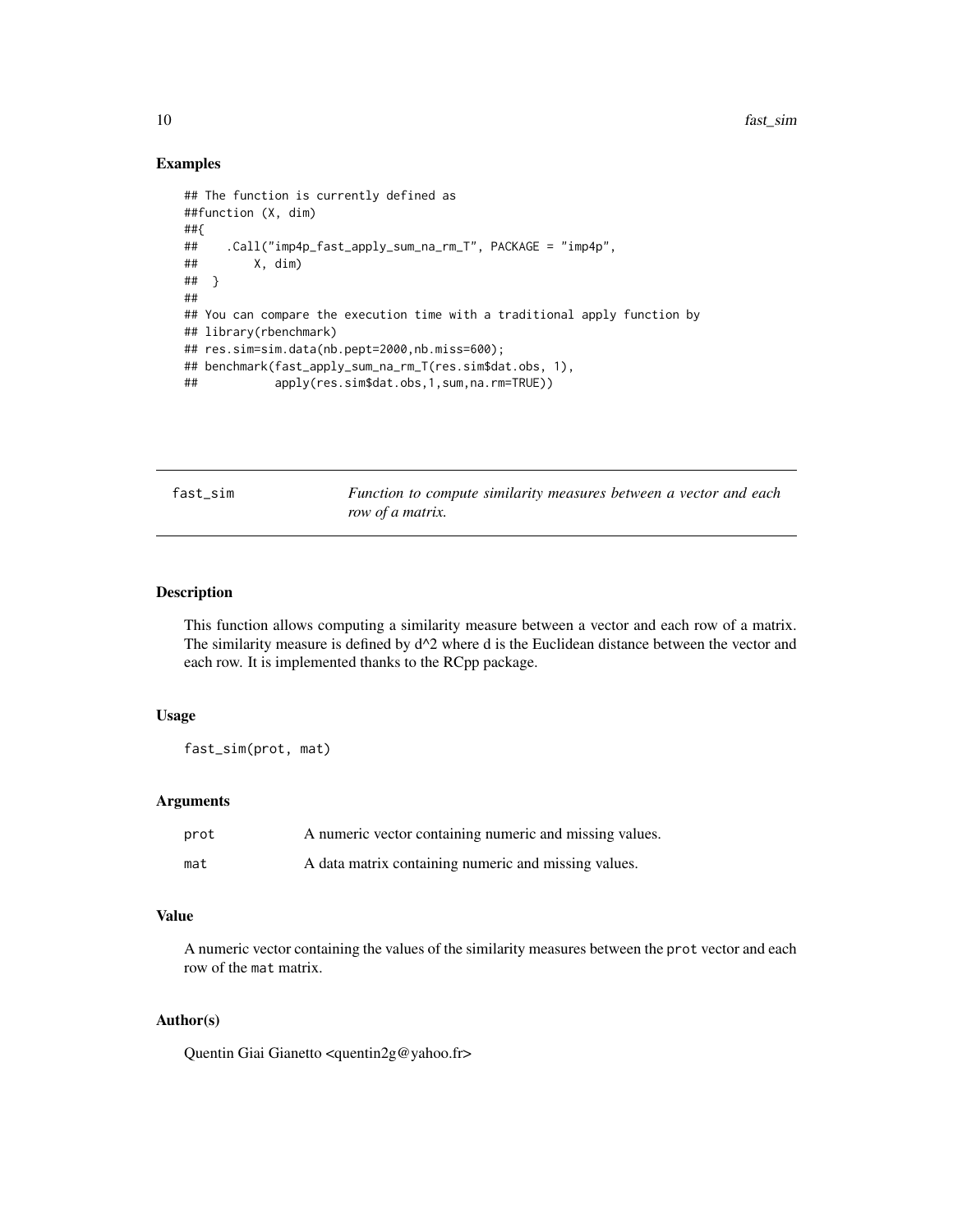#### <span id="page-10-0"></span>gen.cond 11

## Examples

```
#Simulating data
res.sim=sim.data(nb.pept=20000,nb.miss=1000);
```

```
#Fast computation of similarities
fast_sim(res.sim$dat.obs[1,],res.sim$dat.obs);
```

| gen.cond | Function allowing to create a vector indicating the membership of |  |
|----------|-------------------------------------------------------------------|--|
|          | each sample to a condition.                                       |  |

## Description

This function creates a vector of factors where each element refers to a condition to which a sample belongs.

## Usage

gen.cond(nb\_cond=2,nb\_sample=5)

#### Arguments

| nb_cond   | Number of biological conditions.     |
|-----------|--------------------------------------|
| nb_sample | Number of samples in each condition. |

## Value

A vector of factors of length nb\_cond\*nb\_sample.

## Author(s)

Quentin Giai Gianetto <quentin2g@yahoo.fr>

## Examples

```
cond=gen.cond(nb_cond=2,nb_sample=6)
#[1] 1 1 1 1 1 1 2 2 2 2 2 2
#Levels: 1 2
```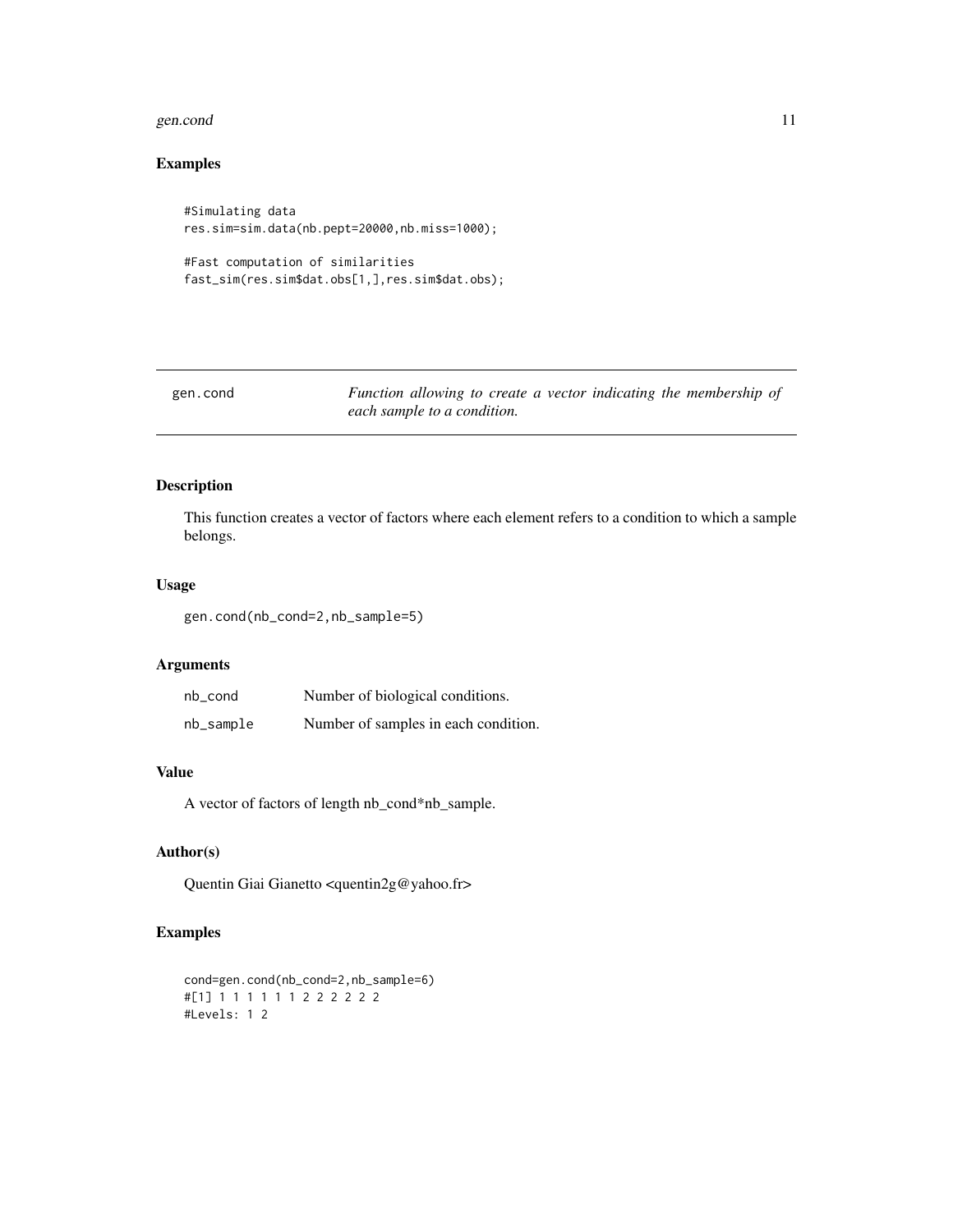<span id="page-11-1"></span><span id="page-11-0"></span>impute.igcda *Imputing missing values by assuming that the distribution of complete values is Gaussian in each column of an input matrix. This algorithm is named "Imputation under a Gaussian Complete Data Assumption" (IGCDA).*

#### **Description**

This function allows imputing missing values under the assumption that the distribution of complete values has to be Gaussian in each column.

Note that the imputed values are not necessary small values (compared to observed values).

#### Usage

impute.igcda(tab, tab.imp, conditions, q=0.95)

#### Arguments

| tab        | A numeric vector or matrix with observed and missing values.                                                                                                                                                    |
|------------|-----------------------------------------------------------------------------------------------------------------------------------------------------------------------------------------------------------------|
| tab.imp    | A matrix where the missing values of tab have been imputed under the assump-<br>tion that they are all MCAR. For instance, such a matrix can be obtained by<br>using the function impute. slsa of this package. |
| conditions | A vector of factors indicating the biological condition to which each column<br>(experimental sample) belongs.                                                                                                  |
| q          | A quantile value (see Details).                                                                                                                                                                                 |

#### Details

The mean and variance of the Gaussian distribution are determined using a linear regression between the quantiles of the observed values q\_{obs} and the ones of the standard normal distribution q\_{N(0,1)}.

The quantile value is used for determining the minimum of imputed values. This minimum is determined by the minimum observed value in the dataset minus quant\_diff(q) where quant\_diff(q) corresponds to a quantile value of the differences between the maximum and the minimum of the observed values for all the peptides in the condition. As a result, if q is close to 1, quant\_diff(q) represents an extrem value between the maximum and the minimum of the intensity values in a condition for a peptide.

#### Value

The numeric input matrix with imputed values. The distribution of the intensity values in each of its columns is supposed to be Gaussian.

## Author(s)

Quentin Giai Gianetto <quentin2g@yahoo.fr>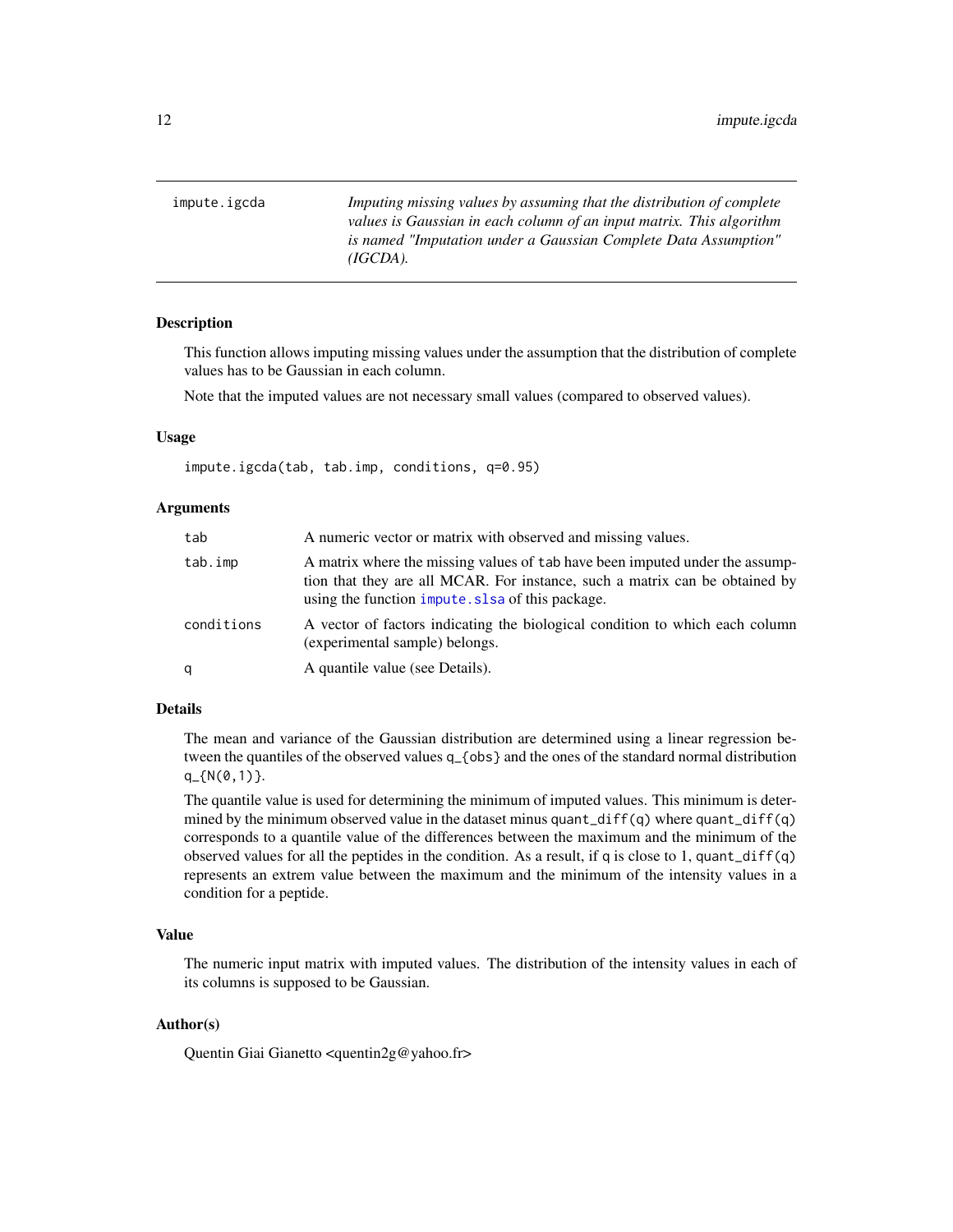#### <span id="page-12-0"></span>impute.mi 13

#### Examples

#Simulating data res.sim=sim.data(nb.pept=2000,nb.miss=600);

#Imputation of missing values with a MCAR-devoted algorithm: here the slsa algorithm dat.slsa=impute.slsa(tab=res.sim\$dat.obs,conditions=res.sim\$condition,repbio=res.sim\$repbio);

#Imputation of missing values under a Gaussian assumption dat.gauss=impute.igcda(tab=res.sim\$dat.obs, tab.imp=dat.slsa, conditions=res.sim\$conditions);

<span id="page-12-1"></span>impute.mi *Imputation of data sets containing peptide intensities with a multiple imputation strategy.*

## **Description**

This function allows imputing data sets containing peptide intensities with a multiple imputation strategy distinguishing MCAR and MNAR values. For details, see Giai Gianetto Q. et al. (2020) (doi: doi: [10.1101/2020.05.29.122770\)](https://doi.org/10.1101/2020.05.29.122770).

## Usage

```
impute.mi(tab, conditions, repbio=NULL, reptech=NULL, nb.iter=3, nknn=15, selec=1000,
siz=900, weight=1, ind.comp=1, progress.bar=TRUE, x.step.mod=300, x.step.pi=300,
nb.rei=100, q=0.95, methodMCAR="mle",ncp.max=5,
maxiter = 10, ntree = 100, variablewise = FALSE,
decreasing = FALSE, verbose = FALSE, mtry = floor(sqrt(ncol(tab))),
replace = TRUE, classwt = NULL, cutoff = NULL, strata = NULL, sampsize = NULL,
nodesize = NULL, maxnodes = NULL, xtrue = NA,
parallelize = c('no', 'variables', 'forests'),
methodMNAR="igcda",q.min = 0.025, q.norm = 3, eps = 0,
distribution = "unif", param1 = 3, param2 = 1, R.q.min=1);
```
## Arguments

| tab        | A data matrix containing only numeric and missing values. Each column of this<br>matrix is assumed to correspond to an experimental sample, and each row to an<br>identified peptide. |
|------------|---------------------------------------------------------------------------------------------------------------------------------------------------------------------------------------|
| conditions | A vector of factors indicating the biological condition to which each column<br>(experimental sample) belongs.                                                                        |
| repbio     | A vector of factors indicating the biological replicate to which each column<br>belongs. Default is NULL (no experimental design is considered).                                      |
| reptech    | A vector of factors indicating the technical replicate to which each column be-<br>longs. Default is NULL (no experimental design is considered).                                     |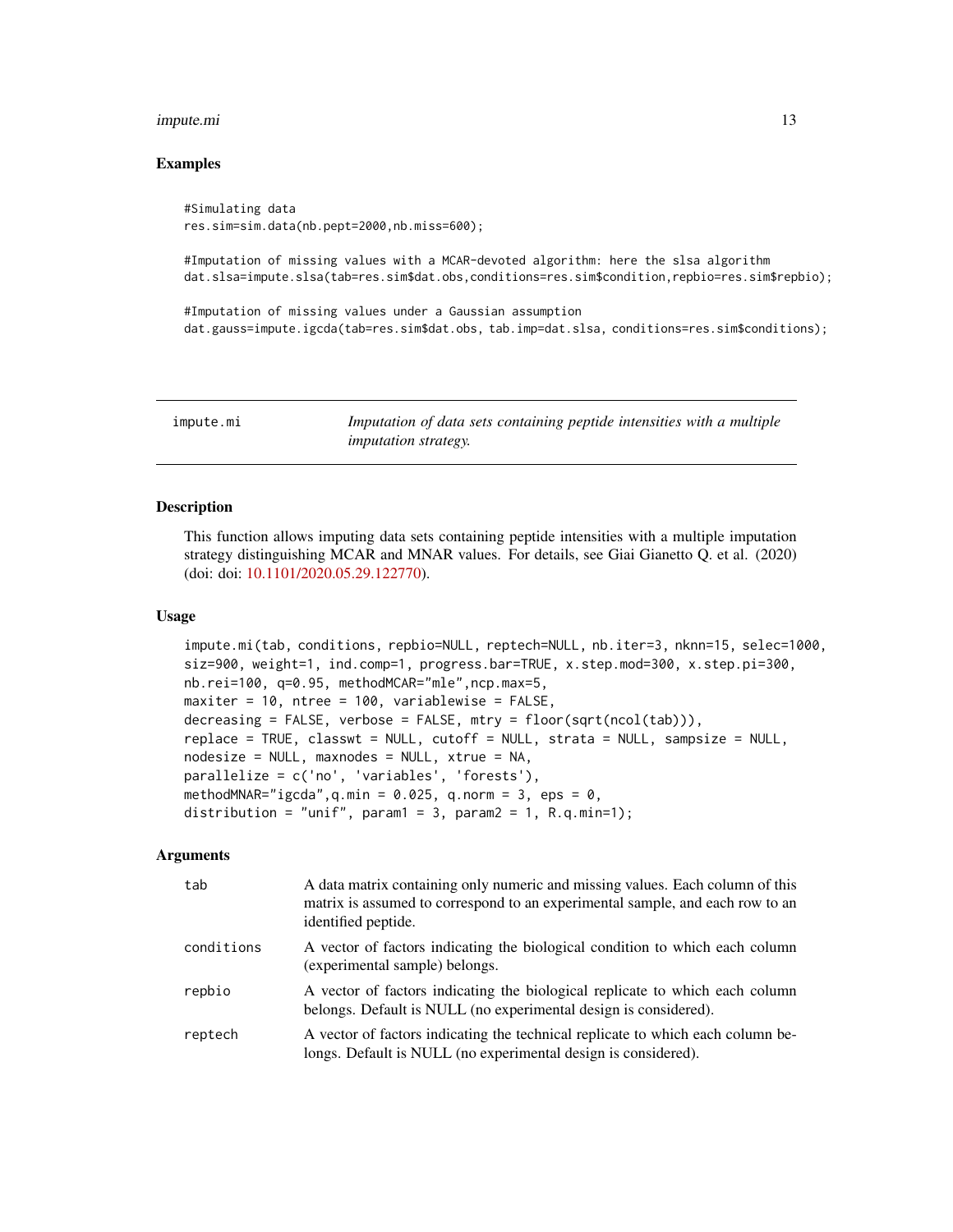<span id="page-13-0"></span>

| nb.iter      | The number of iterations used for the multiple imputation method (see $mi$ . $mix$ ).                                                                                                                                                                                                                                                                                                                                                                                |
|--------------|----------------------------------------------------------------------------------------------------------------------------------------------------------------------------------------------------------------------------------------------------------------------------------------------------------------------------------------------------------------------------------------------------------------------------------------------------------------------|
| methodMCAR   | The method used for imputing MCAR data. If methodMCAR="mle" (default),<br>then the impute.mle function is used (imputation using an EM algorithm).<br>If methodMCAR="pca", then the impute.PCA function is used (imputation us-<br>ing Principal Component Analysis). If methodMCAR="rf", then the impute.RF<br>function is used (imputation using Random Forest). Else, the impute slsa<br>function is used (imputation using Least Squares on nearest neighbours). |
| methodMNAR   | The method used for imputing MNAR data. If methodMNAR="igcda" (default),<br>then the impute. igcda function is used. Else, the impute. pa function is used.                                                                                                                                                                                                                                                                                                          |
| nknn         | The number of nearest neighbours used in the SLSA algorithm (see impute. slsa).                                                                                                                                                                                                                                                                                                                                                                                      |
| selec        | A parameter to select a part of the dataset to find nearest neighbours between<br>rows. This can be useful for big data sets (see impute.slsa).                                                                                                                                                                                                                                                                                                                      |
| siz          | A parameter to select a part of the dataset to perform imputations with the<br>MCAR-devoted algorithm. This can be useful for big data sets (see $mi$ . $mix$ ).                                                                                                                                                                                                                                                                                                     |
| weight       | The way of weighting in the algorithm (see impute.slsa).                                                                                                                                                                                                                                                                                                                                                                                                             |
| ind.comp     | If ind. comp=1, only nearest neighbours without missing values are selected to<br>fit linear models (see impute.slsa). Else, they can contain missing values.                                                                                                                                                                                                                                                                                                        |
| progress.bar | If TRUE, a progress bar is displayed.                                                                                                                                                                                                                                                                                                                                                                                                                                |
| x.step.mod   | The number of points in the intervals used for estimating the cumulative distri-<br>bution functions of the mixing model in each column (see estim.mix).                                                                                                                                                                                                                                                                                                             |
| x.step.pi    | The number of points in the intervals used for estimating the proportion of<br>MCAR values in each column (see estim.mix).                                                                                                                                                                                                                                                                                                                                           |
| nb.rei       | The number of initializations of the minimization algorithm used to estimate the<br>proportion of MCAR values (see Details) (see estim.mix).                                                                                                                                                                                                                                                                                                                         |
| q            | A quantile value (see impute.igcda).                                                                                                                                                                                                                                                                                                                                                                                                                                 |
| ncp.max      | parameter of the impute. PCA function.                                                                                                                                                                                                                                                                                                                                                                                                                               |
| maxiter      | parameter of the impute. RF function.                                                                                                                                                                                                                                                                                                                                                                                                                                |
| ntree        | parameter of the impute. RF function.                                                                                                                                                                                                                                                                                                                                                                                                                                |
| variablewise | parameter of the impute. RF function.                                                                                                                                                                                                                                                                                                                                                                                                                                |
| decreasing   | parameter of the <i>impute</i> . RF function.                                                                                                                                                                                                                                                                                                                                                                                                                        |
| verbose      | parameter of the impute.RF function.                                                                                                                                                                                                                                                                                                                                                                                                                                 |
| mtry         | parameter of the impute.RF function.                                                                                                                                                                                                                                                                                                                                                                                                                                 |
| replace      | parameter of the impute. RF function.                                                                                                                                                                                                                                                                                                                                                                                                                                |
| classwt      | parameter of the impute.RF function.                                                                                                                                                                                                                                                                                                                                                                                                                                 |
| cutoff       | parameter of the impute. RF function.                                                                                                                                                                                                                                                                                                                                                                                                                                |
| strata       | parameter of the impute. RF function.                                                                                                                                                                                                                                                                                                                                                                                                                                |
| sampsize     | parameter of the impute.RF function.                                                                                                                                                                                                                                                                                                                                                                                                                                 |
| nodesize     | parameter of the impute. RF function.                                                                                                                                                                                                                                                                                                                                                                                                                                |
| maxnodes     | parameter of the impute.RF function.                                                                                                                                                                                                                                                                                                                                                                                                                                 |
| xtrue        | parameter of the impute.RF function.                                                                                                                                                                                                                                                                                                                                                                                                                                 |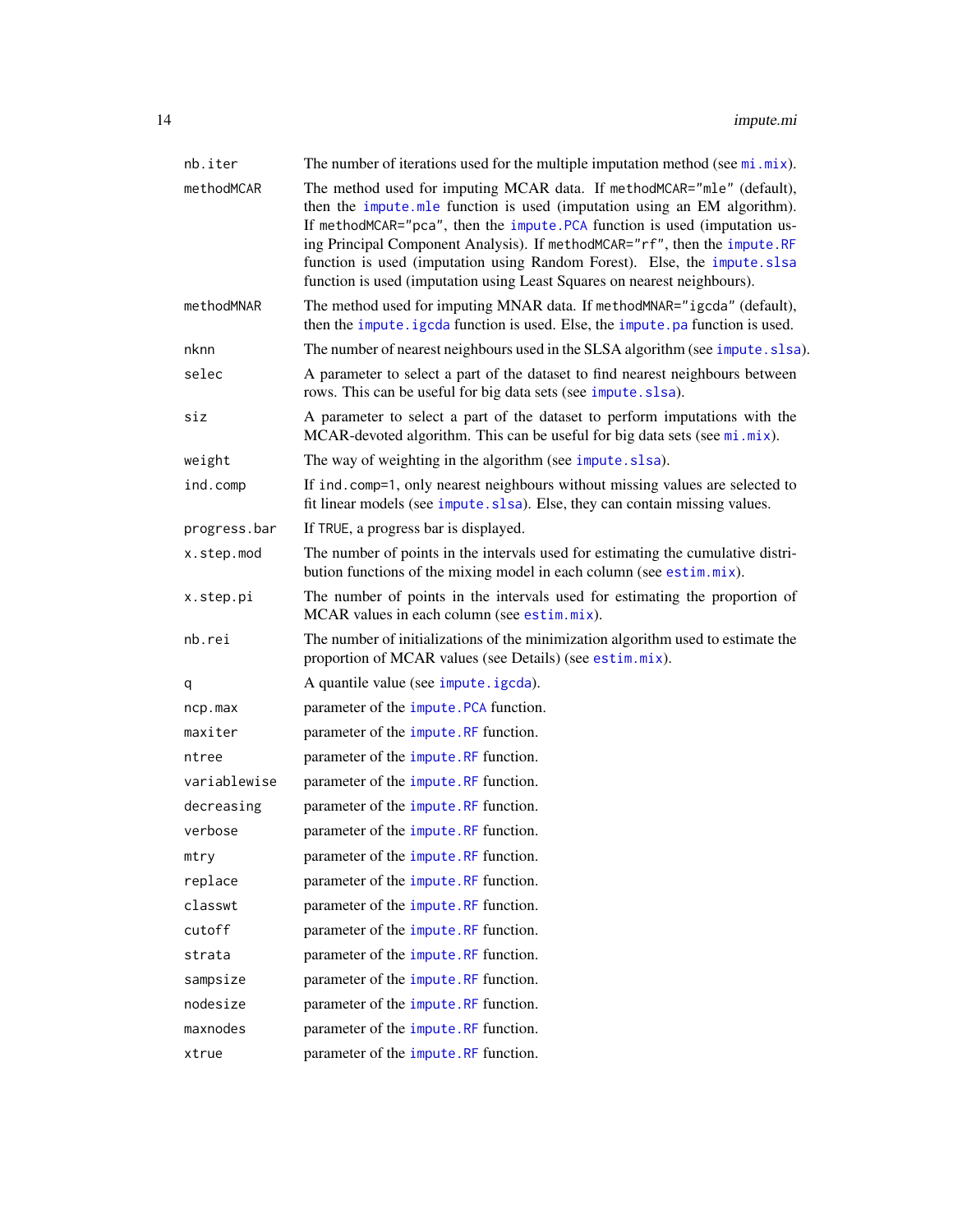#### <span id="page-14-0"></span>impute.mi 15

| parallelize  | parameter of the <i>impute</i> . RF function. |
|--------------|-----------------------------------------------|
| q.min        | parameter of the impute pa function.          |
| q.norm       | parameter of the <i>impute</i> .pa function.  |
| eps          | parameter of the <i>impute</i> .pa function.  |
| distribution | parameter of the <i>impute</i> . pa function. |
| param1       | parameter of the impute pa function.          |
| param2       | parameter of the impute pa function.          |
| R.q.min      | parameter of the <i>impute</i> . pa function. |

## Details

First, a mixture model of MCAR and MNAR values is estimated in each column of tab. This model is used to estimate probabilities that each missing value is MCAR. Then, these probabilities are used to perform a multiple imputation strategy (see [mi.mix](#page-25-1)). Rows with no value in a condition are imputed using the [impute.pa](#page-18-1) function. More details and explanations can be bound in Giai Gianetto (2020).

## Value

The input matrix tab with imputed values instead of missing values.

#### Author(s)

Quentin Giai Gianetto <quentin2g@yahoo.fr>

#### References

Giai Gianetto, Q., Wieczorek S., Couté Y., Burger, T. (2020). A peptide-level multiple imputation strategy accounting for the different natures of missing values in proteomics data. bioRxiv 2020.05.29.122770; doi: doi: [10.1101/2020.05.29.122770](https://doi.org/10.1101/2020.05.29.122770)

## Examples

#Simulating data res.sim=sim.data(nb.pept=2000,nb.miss=600,nb.cond=2);

#Imputation of the dataset noting the conditions to which the samples belong. result=impute.mi(tab=res.sim\$dat.obs, conditions=res.sim\$conditions);

```
#Imputation of the dataset noting the conditions to which the samples belong
#and also their biological replicate, and using the SLSA method for the MCAR values
result=impute.mi(tab=res.sim$dat.obs, conditions=res.sim$conditions,
repbio=res.sim$repbio, methodMCAR = "slsa");
```
#For large data sets, the SLSA imputation can be accelerated thanks to the selec parameter #and the siz parameter (see impute.slsa and mi.mix) #but it may result in a less accurate data imputation. Note that selec has to be greater than siz. #Here, nb.iter is fixed to 3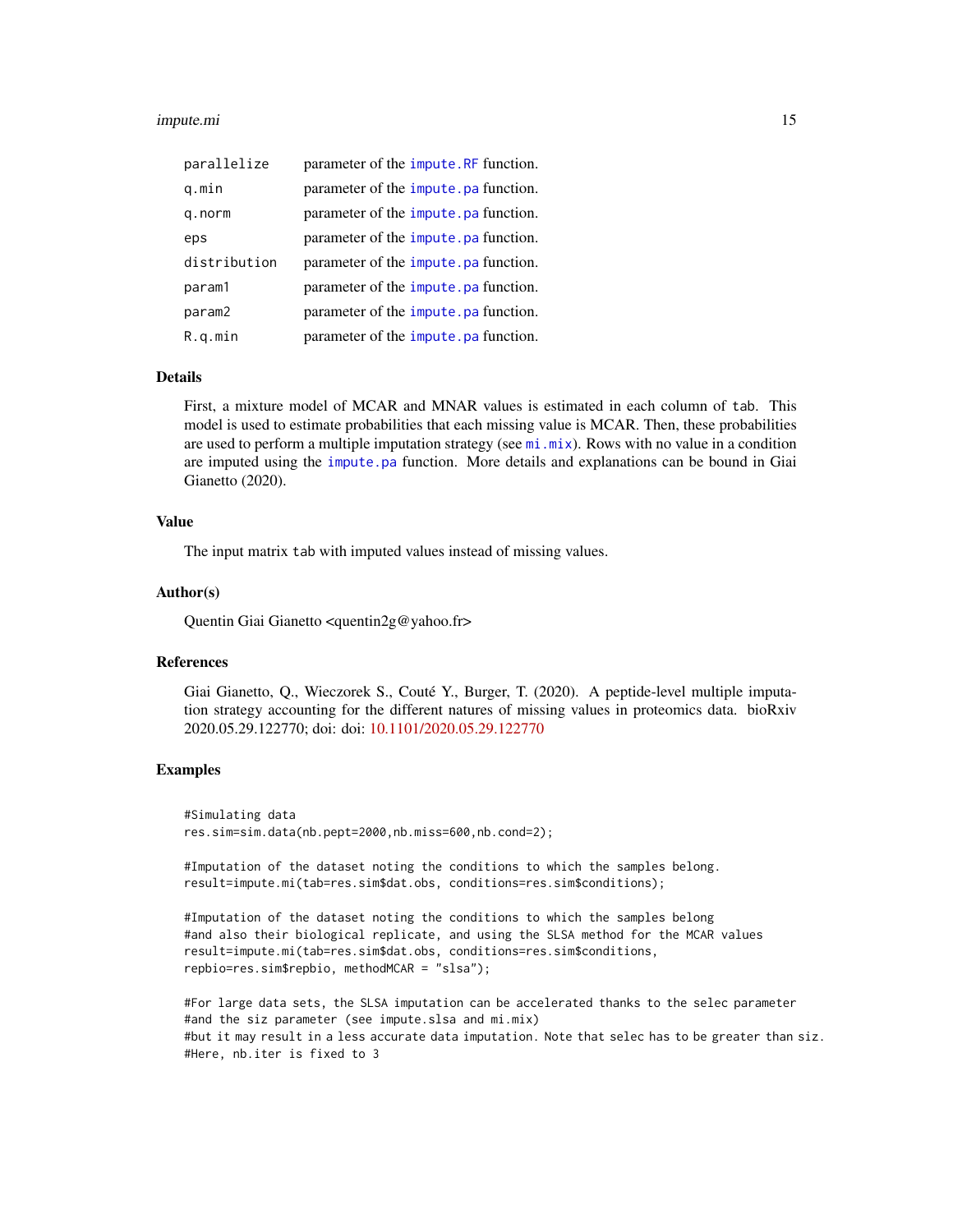result1=impute.mi(tab=res.sim\$dat.obs, conditions=res.sim\$conditions, progress.bar=TRUE, selec=400, siz=300, nb.iter=3, methodMCAR = "slsa", methodMNAR = "igcda");

<span id="page-15-1"></span>impute.mix *Imputation using a decision rule under an assumption of a mixture of MCAR and MNAR values.*

#### Description

This function allows imputing data sets with a MCAR-devoted algorithm and a MNAR-devoted algorithm using probabilities that missing values are MCAR. If such a probability is superior to a chosen threshold, then the MCAR-devoted algorithm is used, otherwise it is the MNAR-devoted algorithm. For details, see Giai Gianetto, Q. et al. (2020) (doi: doi: [10.1101/2020.05.29.122770\)](https://doi.org/10.1101/2020.05.29.122770).

## Usage

```
impute.mix(tab, prob.MCAR, threshold, conditions, repbio=NULL, reptech=NULL,
methodMCAR="mle",nknn=15,weight=1, selec="all", ind.comp=1, progress.bar=TRUE, q=0.95,
ncp.max=5, maxiter = 10, ntree = 100, variablewise = FALSE, decreasing = FALSE,
verbose = FALSE, mtry = floor(sqrt(ncol(tab))), replace = TRUE,classwt = NULL,
cutoff = NULL, strata = NULL, sampsize = NULL, nodesize = NULL, maxnodes = NULL,
xtrue = NA, parallelize = c('no', 'variables', 'forests'),
methodMNAR="igcda", q.min = 0.025, q.norm = 3, eps = 0, distribution = "unif",
param1 = 3, param2 = 1, R.q.min=1)
```
## Arguments

| tab        | A data matrix containing numeric and missing values. Each column of this<br>matrix is assumed to correspond to an experimental sample, and each row to an<br>identified peptide.                                                                                                                                                  |
|------------|-----------------------------------------------------------------------------------------------------------------------------------------------------------------------------------------------------------------------------------------------------------------------------------------------------------------------------------|
| prob.MCAR  | A matrix of probabilities that each missing value is MCAR. For instance such a<br>matrix can be obtained from the function prob. mear. tab of this package.                                                                                                                                                                       |
| threshold  | A value such that if the probability that a missing value is MCAR is superior<br>to it, then a MCAR-devoted algorithm is used, otherwise it is a MNAR-devoted<br>algorithm that is used.                                                                                                                                          |
| conditions | A vector of factors indicating the biological condition to which each column<br>(experimental sample) belongs.                                                                                                                                                                                                                    |
| repbio     | A vector of factors indicating the biological replicate to which each column<br>belongs. Default is NULL (no experimental design is considered).                                                                                                                                                                                  |
| reptech    | A vector of factors indicating the technical replicate to which each column be-<br>longs. Default is NULL (no experimental design is considered).                                                                                                                                                                                 |
| methodMCAR | The method used for imputing MCAR data. If methodi="mle" (default), then<br>the impute . mle function is used (imputation using an EM algorithm). If methodi="pca",<br>then the impute. PCA function is used (imputation using Principal Component<br>Analysis). If methodi="rf", then the impute.RF function is used (imputation |

<span id="page-15-0"></span>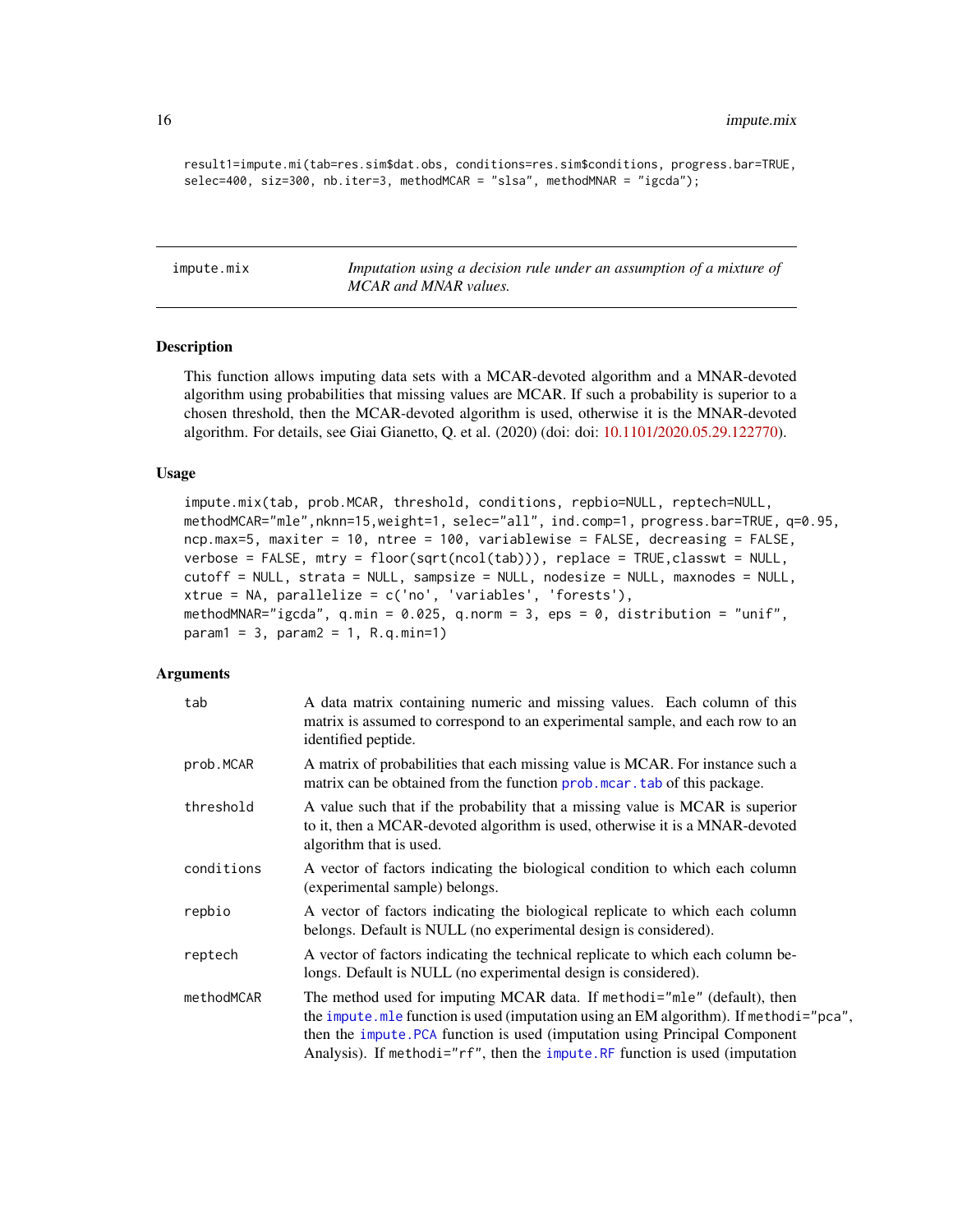<span id="page-16-0"></span>

| using Random Forest). Else, the impute. slsa function is used (imputation us-<br>ing Least Squares on nearest neighbours).                                    |
|---------------------------------------------------------------------------------------------------------------------------------------------------------------|
| The method used for imputing MNAR data. If methodMNAR="igcda" (default),<br>then the impute. igcda function is used. Else, the impute. pa function is used.   |
| The number of nearest neighbours used in the SLSA algorithm (see impute.slsa).                                                                                |
| The way of weighting in the algorithm (see impute.slsa).                                                                                                      |
| A parameter to select a part of the dataset to find nearest neighbours between<br>rows. This can be useful for big data sets (see impute.slsa).               |
| If ind. comp=1, only nearest neighbours without missing values are selected to<br>fit linear models (see impute.slsa). Else, they can contain missing values. |
| If TRUE, a progress bar is displayed.                                                                                                                         |
| A quantile value (see impute.igcda).                                                                                                                          |
| parameter of the impute. PCA function.                                                                                                                        |
| parameter of the impute.RF function.                                                                                                                          |
| parameter of the impute. RF function.                                                                                                                         |
| parameter of the impute.RF function.                                                                                                                          |
| parameter of the <i>impute</i> . RF function.                                                                                                                 |
| parameter of the impute. RF function.                                                                                                                         |
| parameter of the impute.RF function.                                                                                                                          |
| parameter of the impute.RF function.                                                                                                                          |
| parameter of the <i>impute</i> . RF function.                                                                                                                 |
| parameter of the impute.RF function.                                                                                                                          |
| parameter of the <i>impute</i> . RF function.                                                                                                                 |
| parameter of the impute. RF function.                                                                                                                         |
| parameter of the impute.RF function.                                                                                                                          |
| parameter of the <i>impute</i> . RF function.                                                                                                                 |
| parameter of the impute. RF function.                                                                                                                         |
| parameter of the impute.RF function.                                                                                                                          |
| parameter of the <i>impute</i> . pa function.                                                                                                                 |
| parameter of the <i>impute</i> . pa function.                                                                                                                 |
| parameter of the <i>impute</i> . pa function.                                                                                                                 |
| parameter of the <i>impute</i> . pa function.                                                                                                                 |
| parameter of the <i>impute</i> . pa function.                                                                                                                 |
| parameter of the <i>impute</i> . pa function.                                                                                                                 |
| parameter of the <i>impute</i> . pa function.                                                                                                                 |
|                                                                                                                                                               |

## Details

The missing values for which prob.MCAR is superior to a chosen threshold are imputed with one of the MCAR-devoted imputation methods ([impute.mle](#page-17-1), [impute.RF](#page-22-1), [impute.PCA](#page-20-1) or [impute.slsa](#page-23-1)). The other missing values are considered MNAR and imputed with [impute.igcda](#page-11-1). More details and explanations can be bound in Giai Gianetto (2020).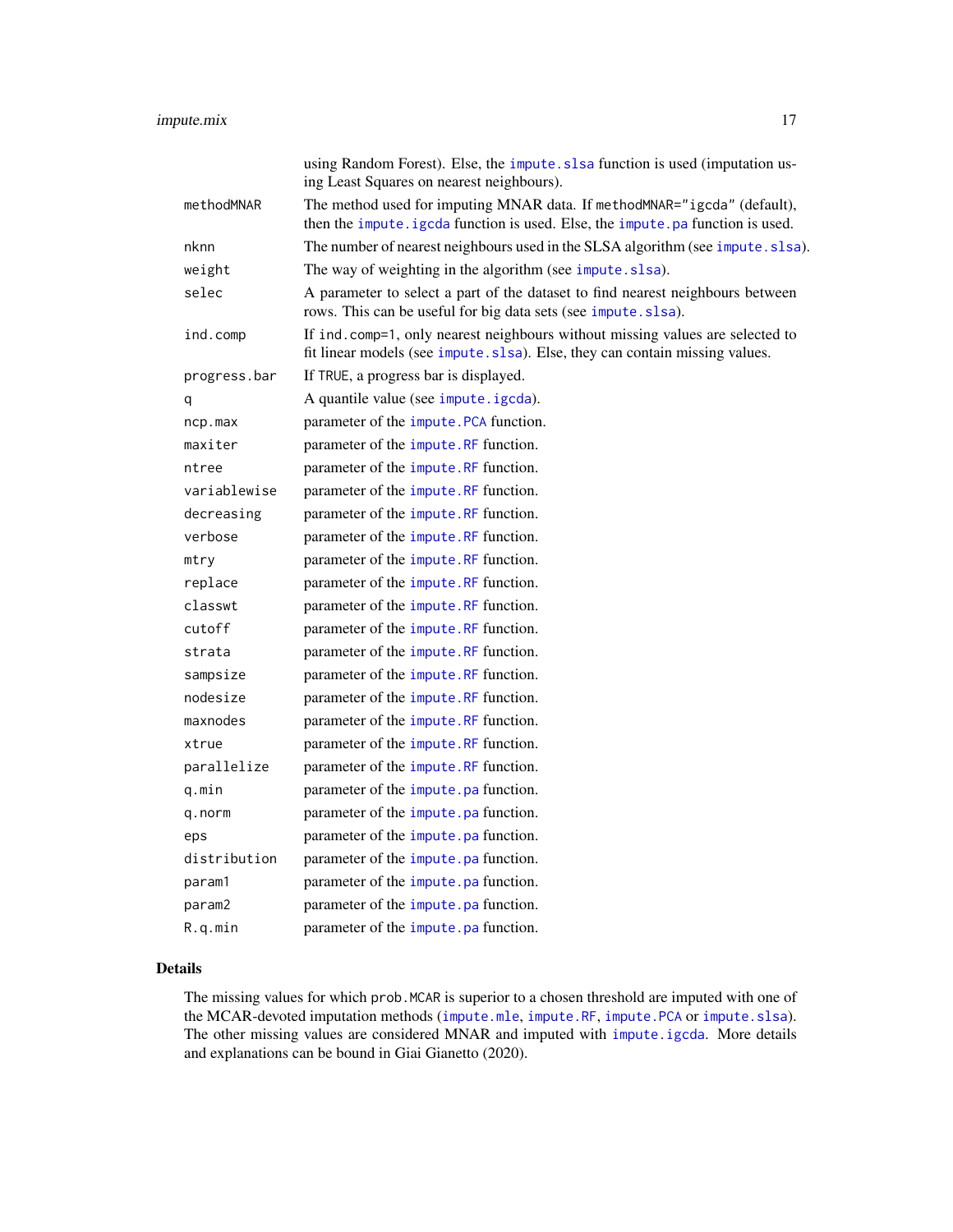<span id="page-17-0"></span>

The input matrix tab with imputed values instead of missing values.

## Author(s)

Quentin Giai Gianetto <quentin2g@yahoo.fr>

#### References

Giai Gianetto, Q., Wieczorek S., Couté Y., Burger, T. (2020). A peptide-level multiple imputation strategy accounting for the different natures of missing values in proteomics data. bioRxiv 2020.05.29.122770; doi: doi: [10.1101/2020.05.29.122770](https://doi.org/10.1101/2020.05.29.122770)

#### Examples

```
#Simulating data
res.sim=sim.data(nb.pept=2000,nb.miss=600);
#Fast imputation of missing values with the impute.rand algorithm
dat.rand=impute.rand(tab=res.sim$dat.obs,conditions=res.sim$condition);
#Estimation of the mixture model
res=estim.mix(tab=res.sim$dat.obs, tab.imp=dat.rand, conditions=res.sim$condition);
#Computing probabilities to be MCAR
born=estim.bound(tab=res.sim$dat.obs,conditions=res.sim$condition);
proba=prob.mcar.tab(born$tab.upper,res);
#Imputation under the assumption of MCAR and MNAR values
tabi=impute.mix(tab=res.sim$dat.obs, prob.MCAR=proba, threshold=0.5, conditions=res.sim$conditions,
repbio=res.sim$repbio, methodMCAR="slsa", methodMNAR="igcda", nknn=15, weight=1, selec="all",
ind.comp=1, progress.bar=TRUE);
```
<span id="page-17-1"></span>

| impute.mle |           |  |  | Imputing missing values using a maximum likelihood estimation |  |
|------------|-----------|--|--|---------------------------------------------------------------|--|
|            | $(MLE)$ . |  |  |                                                               |  |

#### Description

Imputing missing values using the EM algorithm proposed in section 5.4.1 of Schafer (1997). The function is based on the imp.norm function of the R package norm.

#### Usage

impute.mle(tab, conditions)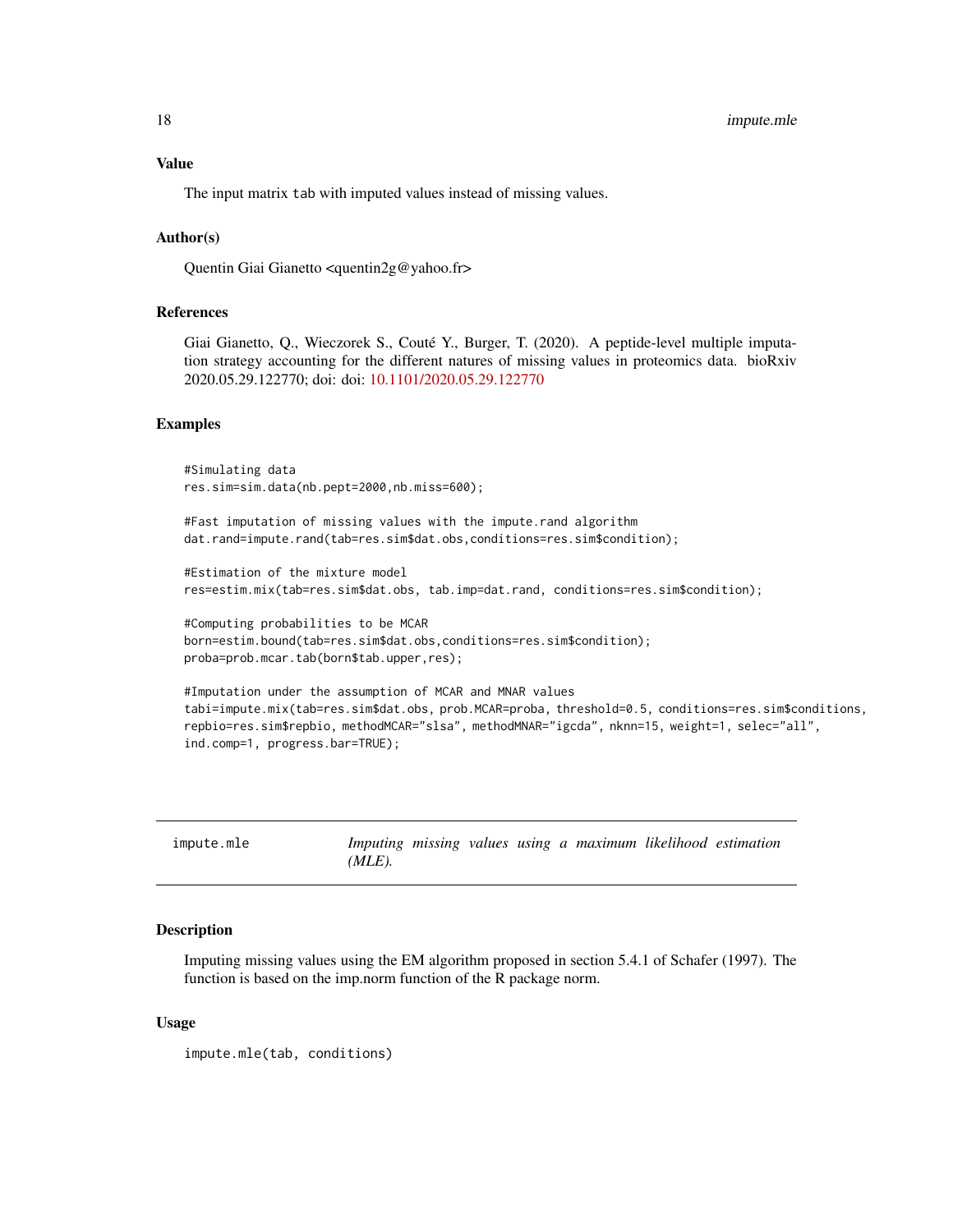#### <span id="page-18-0"></span>impute.pa 19

#### Arguments

| tab        | A data matrix containing numeric and missing values. Each column of this                             |
|------------|------------------------------------------------------------------------------------------------------|
|            | matrix is assumed to correspond to an experimental sample, and each row to an<br>identified peptide. |
| conditions | A vector of factors indicating the biological condition to which each sample<br>belongs.             |

## Details

See section 5.4.1 of Schafer (1997) for the theory. It is built from functions proposed in the R package norm.

## Value

The input matrix tab with imputed values instead of missing values.

#### Author(s)

Quentin Giai Gianetto <quentin2g@yahoo.fr>

#### References

Schafer, J. L. (1997). Analysis of incomplete multivariate data. Chapman and Hall/CRC.

#### Examples

#Simulating data res.sim=sim.data(nb.pept=2000,nb.miss=600,nb.cond=2);

```
#Imputation of missing values with the mle algorithm
dat.mle=impute.mle(tab=res.sim$dat.obs,conditions=res.sim$condition);
```
<span id="page-18-1"></span>

| ımpute.pa |  |
|-----------|--|
|-----------|--|

Imputation of peptides having no value in a biological condition *(present in a condition / absent in another).*

## Description

This function imputes missing values by small values.

#### Usage

```
impute.pa(tab, conditions, q.min = 0.025, q.norm = 3, eps = 0,
distribution = "unif", param1 = 3, param2 = 1, R.q.min=1)
```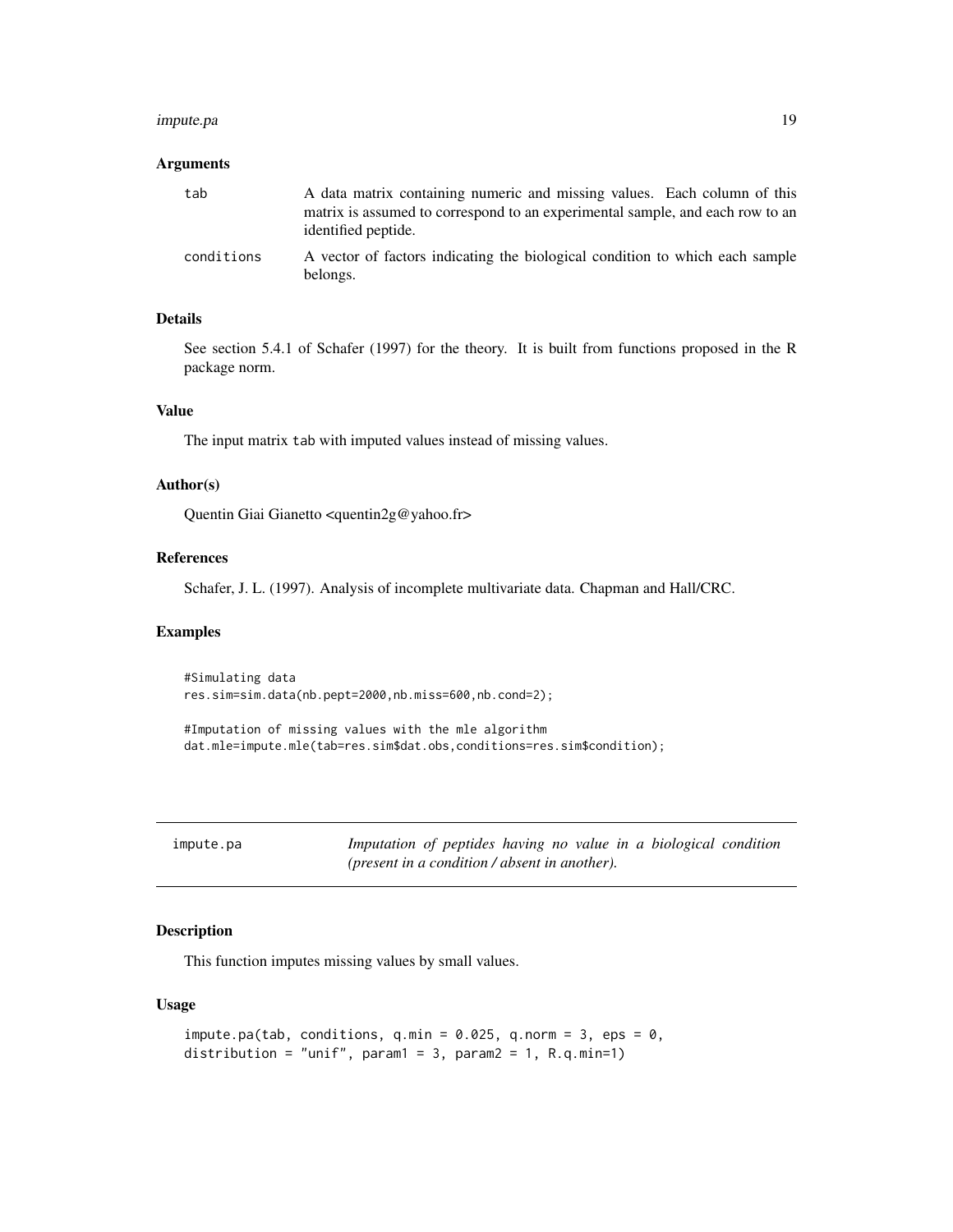## Arguments

| tab          | A data matrix containing numeric and missing values. Each column of this<br>matrix is assumed to correspond to an experimental sample, and each row to an<br>identified peptide.                                                                                                                         |
|--------------|----------------------------------------------------------------------------------------------------------------------------------------------------------------------------------------------------------------------------------------------------------------------------------------------------------|
| conditions   | A vector of factors indicating the biological condition to which each column<br>(experimental sample) belongs.                                                                                                                                                                                           |
| q.min        | A quantile value of the observed values allowing defining the maximal value<br>which can be generated. This maximal value is defined by the quantile q.min of<br>the observed values distribution minus eps. Default is 0.025 (the maximal value<br>is the 2.5 percentile of observed values minus eps). |
| q.norm       | A quantile value of a normal distribution allowing defining the minimal value<br>which can be generated. Default is 3 (the minimal value is the maximal value<br>minus qn*median(sd(observed values)) where sd is the standard deviation of a<br>row in a condition).                                    |
| eps          | A value allowing defining the maximal value which can be generated. This max-<br>imal value is defined by the quantile q.min of the observed values distribution<br>minus eps. Default is 0.                                                                                                             |
| distribution | Distribution used to generated missing values. You have the choice between<br>"unif" for the uniform distribution, "beta" for the Beta distribution or "dirac" for<br>the Dirac distribution. Default is "unif".                                                                                         |
| param1       | Parameter shape1 of the Beta distribution.                                                                                                                                                                                                                                                               |
| param2       | Parameter shape2 of the Beta distribution.                                                                                                                                                                                                                                                               |
| R.q.min      | Parameter used for the Dirac distribution. In this case, all the missing values are<br>imputed by a single value which is equal to R.q.min*quantile(tab[,j], probs=q.min, na.rm=T).<br>Default is $1$ : the imputed value is the qmin quantile of observed values.                                       |

## Details

This function replaces the missing values in a column by random draws from a specified distribution. The value of eps can be interpreted as a minimal fold-change value above which the present/absent peptides appear.

## Value

A list composed of :

- tab.imp : the input matrix tab with imputed values instead of missing values.
- para : the parameters of the distribution which has been used to impute.

## Author(s)

Quentin Giai Gianetto <quentin2g@yahoo.fr>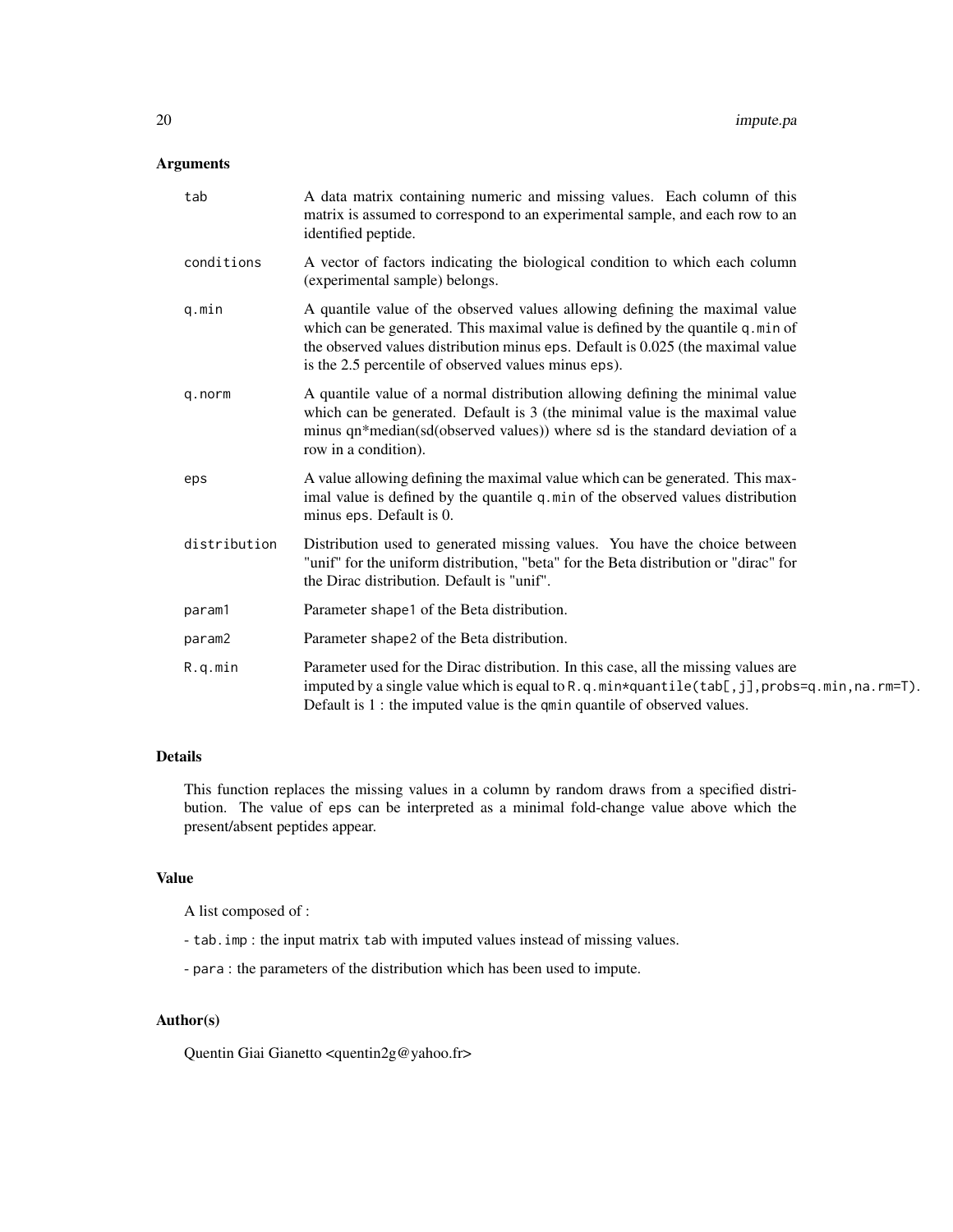## <span id="page-20-0"></span>impute.PCA 21

#### Examples

#Simulating data res.sim=sim.data(nb.pept=2000,nb.miss=600);

```
#Imputation of the simulated data set with small values
data.small.val=impute.pa(res.sim$dat.obs,res.sim$conditions);
```
<span id="page-20-1"></span>impute.PCA *Imputing missing values using Principal Components Analysis.*

## Description

Imputing missing values using the algorithm proposed by Josse and Husson (2013). The function is based on the imputePCA function of the R package missMDA.

#### Usage

impute.PCA(tab, conditions, ncp.max=5)

#### Arguments

| tab        | A data matrix containing numeric and missing values. Each column of this<br>matrix is assumed to correspond to an experimental sample, and each row to an<br>identified peptide. |
|------------|----------------------------------------------------------------------------------------------------------------------------------------------------------------------------------|
| conditions | A vector of factors indicating the biological condition to which each sample<br>belongs.                                                                                         |
| ncp.max    | integer corresponding to the maximum number of components to test (used in<br>the estim_ncpPCA function of R package missMDA).                                                   |

#### Details

See Josse and Husson (2013) for the theory. It is built from functions proposed in the R package missMDA.

## Value

The input matrix tab with imputed values instead of missing values.

#### Author(s)

Quentin Giai Gianetto <quentin2g@yahoo.fr>

#### References

Josse, J & Husson, F. (2013). Handling missing values in exploratory multivariate data analysis methods. Journal de la SFdS. 153 (2), pp. 79-99.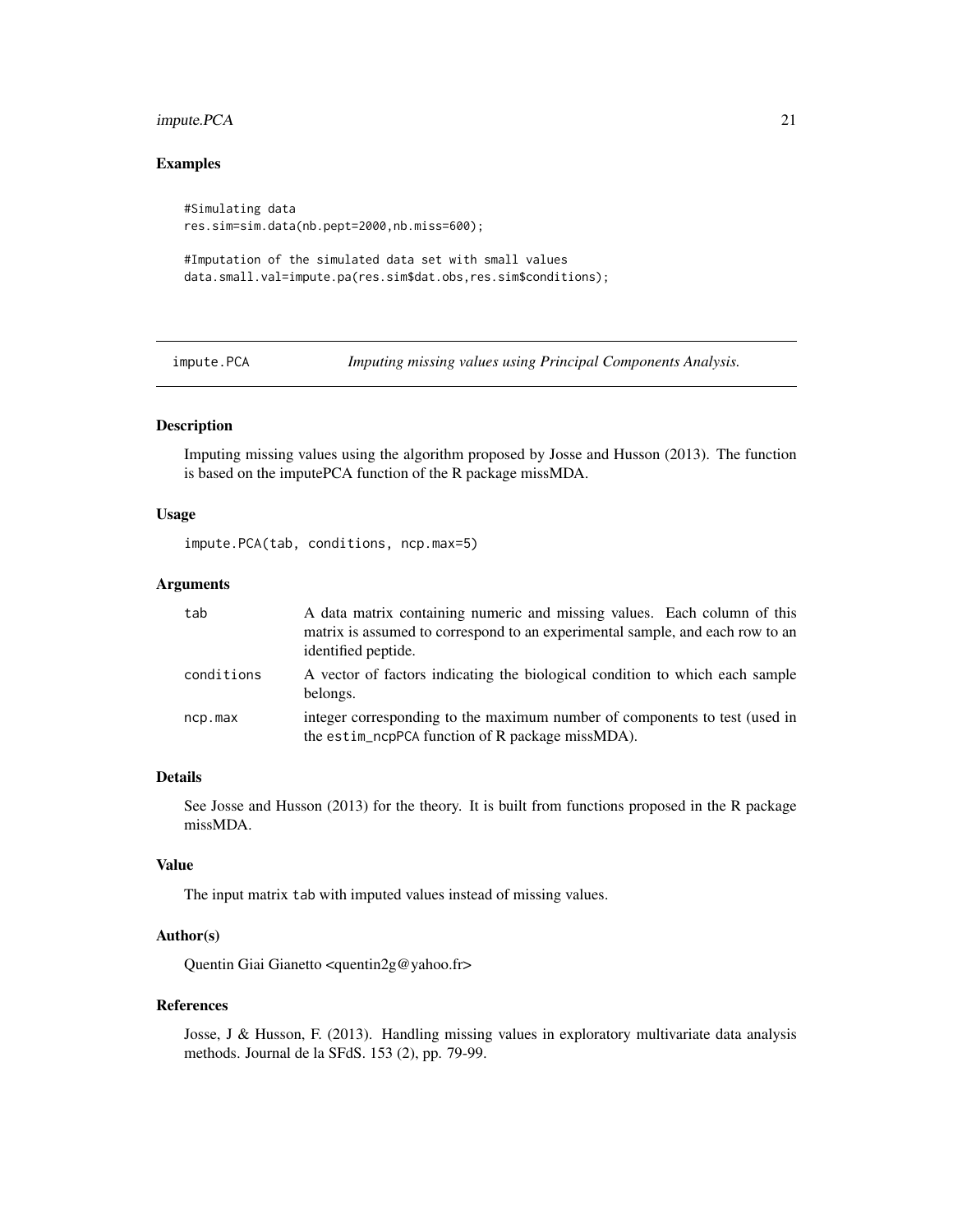## Examples

```
#Simulating data
res.sim=sim.data(nb.pept=2000,nb.miss=600,nb.cond=2);
```

```
#Imputation of missing values with PCA
dat.pca=impute.PCA(tab=res.sim$dat.obs,conditions=res.sim$condition);
```
impute.rand *Imputation of peptides with a random value.*

## Description

For each row (peptide), this function imputes missing values by random values following a Gaussian distribution.

## Usage

impute.rand(tab, conditions)

#### Arguments

| tab        | A data matrix containing numeric and missing values. Each column of this                                       |
|------------|----------------------------------------------------------------------------------------------------------------|
|            | matrix is assumed to correspond to an experimental sample, and each row to an<br>identified peptide.           |
| conditions | A vector of factors indicating the biological condition to which each column<br>(experimental sample) belongs. |

#### Details

For each row (peptide), this function imputes missing values by random values following a Gaussian distribution centered on the mean of the observed values in the condition for the specific peptide and with a standard deviation equal to the first quartile of the distribution of the standard deviation the values observed for all the peptides. Rows with only missing values in a condition are not imputed (the [impute.pa](#page-18-1) function can be used for this purpose).

#### Value

The input matrix tab with imputed values instead of missing values.

## Author(s)

Quentin Giai Gianetto <quentin2g@yahoo.fr>

<span id="page-21-0"></span>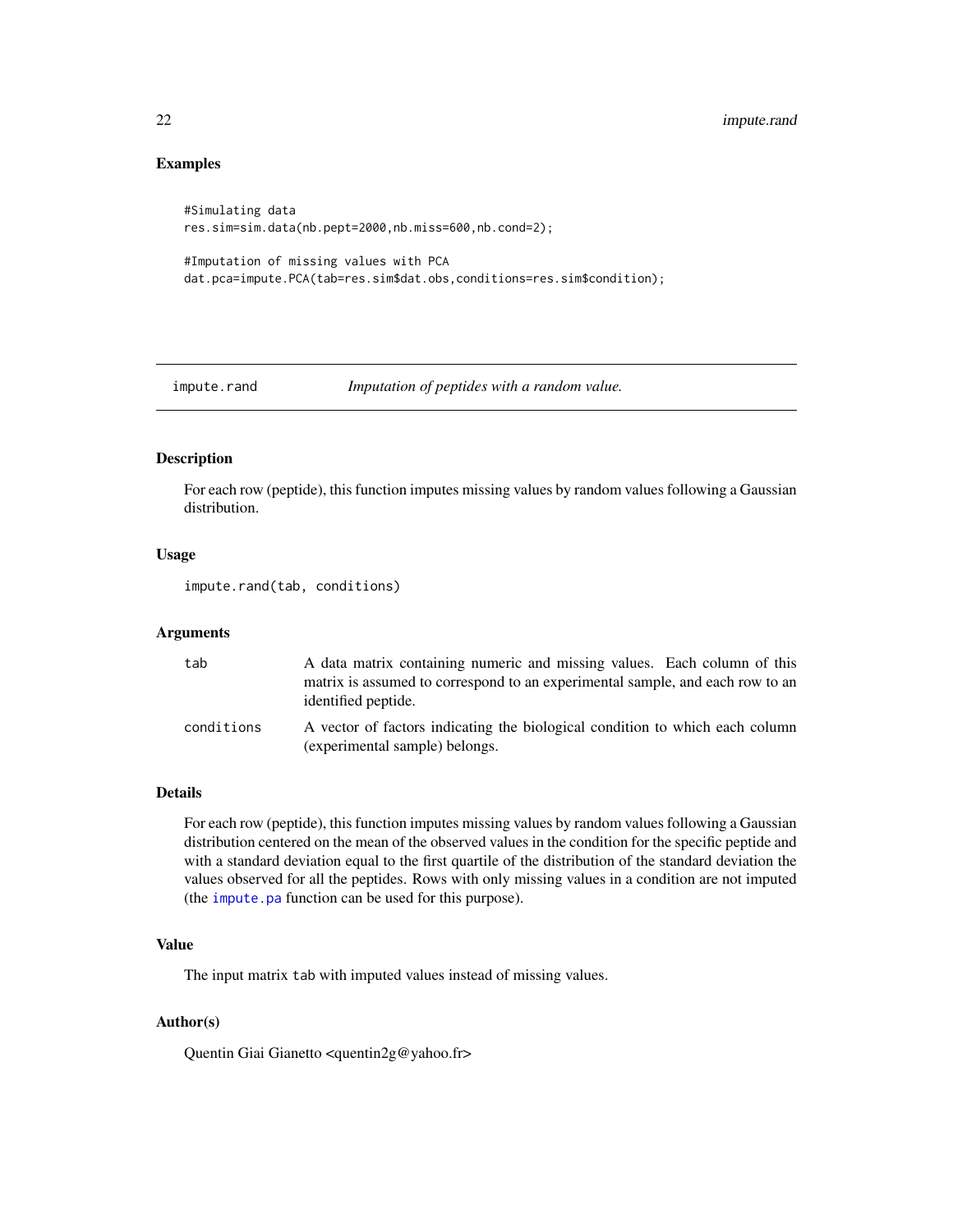#### <span id="page-22-0"></span>impute.RF 23

## Examples

#Simulating data res.sim=sim.data(nb.pept=2000,nb.miss=600);

```
#Imputation of the simulated data set with random values
data.rand=impute.rand(res.sim$dat.obs,res.sim$conditions);
```
<span id="page-22-1"></span>

impute.RF *Imputing missing values using Random Forest.*

## Description

Imputing missing values using the algorithm proposed by Stekhoven and Buehlmann (2012). The function is based on the missForest function of the R package missForest.

#### Usage

```
impute.RF(tab, conditions,
                    maxiter = 10, ntree = 100, variablewise = FALSE,
                    decreasing = FALSE, verbose = FALSE,
                    mtry = floor(sqrt(ncol(tab))), replace = TRUE,
                    classwt = NULL, cutoff = NULL, strata = NULL,
                    sampsize = NULL, nodesize = NULL, maxnodes = NULL,
                    xtrue = NA, parallelize = c('no', 'variables', 'forests'))
```
#### Arguments

| tab          | A data matrix containing numeric and missing values. Each column of this<br>matrix is assumed to correspond to an experimental sample, and each row to an<br>identified peptide. |
|--------------|----------------------------------------------------------------------------------------------------------------------------------------------------------------------------------|
| conditions   | A vector of factors indicating the biological condition to which each sample<br>belongs.                                                                                         |
| maxiter      | parameter of the missForest function (missForest R package).                                                                                                                     |
| ntree        | parameter of the missForest function (missForest R package).                                                                                                                     |
| variablewise | parameter of the missForest function (missForest R package).                                                                                                                     |
| decreasing   | parameter of the missForest function (missForest R package).                                                                                                                     |
| verbose      | parameter of the missForest function (missForest R package).                                                                                                                     |
| mtry         | parameter of the missForest function (missForest R package).                                                                                                                     |
| replace      | parameter of the missForest function (missForest R package).                                                                                                                     |
| classwt      | parameter of the missForest function (missForest R package).                                                                                                                     |
| cutoff       | parameter of the missForest function (missForest R package).                                                                                                                     |
| strata       | parameter of the missForest function (missForest R package).                                                                                                                     |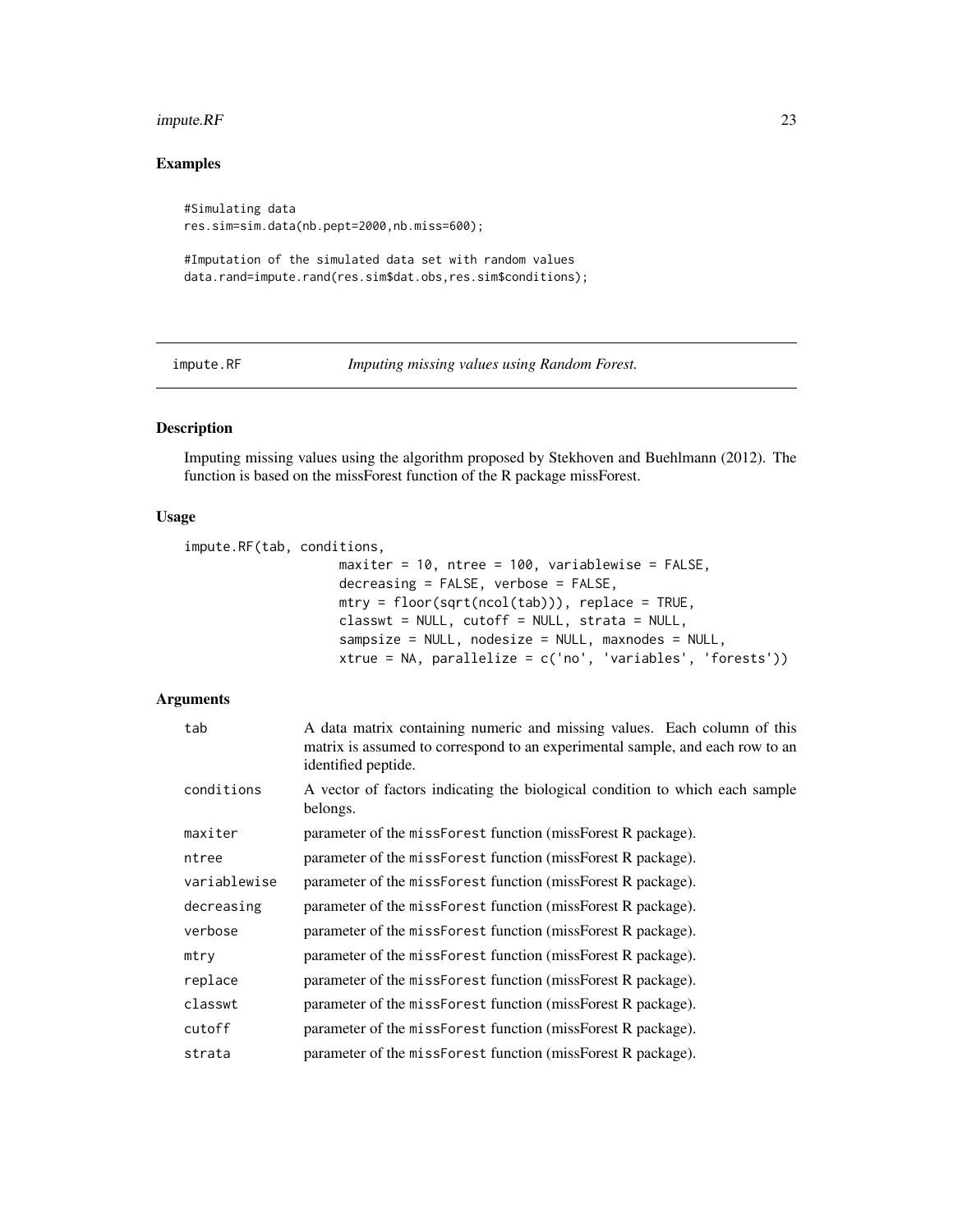<span id="page-23-0"></span>

| sampsize    | parameter of the missForest function (missForest R package).  |
|-------------|---------------------------------------------------------------|
| nodesize    | parameter of the missenerial function (misseneric R package). |
| maxnodes    | parameter of the missForest function (missForest R package).  |
| xtrue       | parameter of the missForest function (missForest R package).  |
| parallelize | parameter of the missForest function (missForest R package).  |

#### Details

See Stekhoven and Buehlmann (2012) for the theory. It is built from functions proposed in the R package missForest.

## Value

The input matrix tab with imputed values instead of missing values.

## Author(s)

Quentin Giai Gianetto <quentin2g@yahoo.fr>

## References

Stekhoven, D.J. and Buehlmann, P. (2012), 'MissForest - nonparametric missing value imputation for mixed-type data', Bioinformatics, 28(1) 2012, 112-118, doi: 10.1093/bioinformatics/btr597

#### Examples

#Simulating data res.sim=sim.data(nb.pept=2000,nb.miss=600,nb.cond=2);

```
#Imputation of missing values with Random Forest
dat.rf=impute.RF(tab=res.sim$dat.obs,conditions=res.sim$condition);
```
<span id="page-23-1"></span>

| impute.slsa | Imputing missing values using an adaptation of the LSimpute algo-      |
|-------------|------------------------------------------------------------------------|
|             | rithm (Bo et al. $(2004)$ ) to experimental designs. This algorithm is |
|             | named "Structured Least Squares Algorithm" (SLSA).                     |

## Description

This function is an adaptation of the LSimpute algorithm (Bo et al. (2004)) to experimental designs usually met in MS-based quantitative proteomics.

#### Usage

```
impute.slsa(tab, conditions, repbio=NULL, reptech=NULL, nknn=30, selec="all", weight="o",
ind.comp=1, progress.bar=TRUE)
```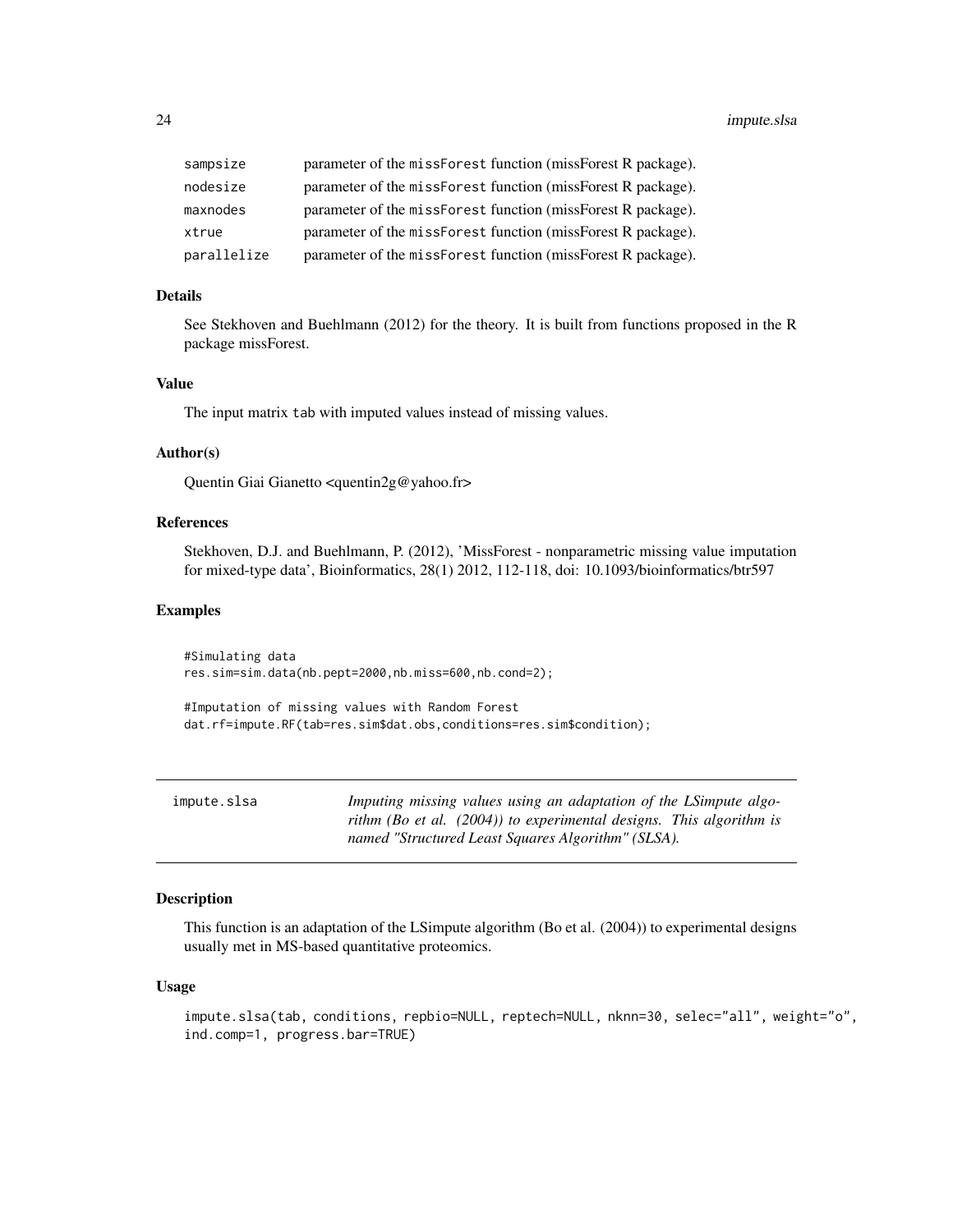#### <span id="page-24-0"></span>impute.slsa 25

#### Arguments

| tab          | A data matrix containing numeric and missing values. Each column of this<br>matrix is assumed to correspond to an experimental sample, and each row to an<br>identified peptide. |
|--------------|----------------------------------------------------------------------------------------------------------------------------------------------------------------------------------|
| conditions   | A vector of factors indicating the biological condition to which each sample<br>belongs.                                                                                         |
| repbio       | A vector of factors indicating the biological replicate to which each sample be-<br>longs. Default is NULL (no experimental design is considered).                               |
| reptech      | A vector of factors indicating the technical replicate to which each sample be-<br>longs. Default is NULL (no experimental design is considered).                                |
| nknn         | The number of nearest neighbours used in the algorithm (see Details).                                                                                                            |
| selec        | A parameter to select a part of the dataset to find nearest neighbours between<br>rows. This can be useful for big data sets (see Details).                                      |
| weight       | The way of weighting in the algorithm (see Details).                                                                                                                             |
| ind.comp     | If ind. comp=1, only nearest neighbours without missing values are selected to<br>fit linear models (see Details). Else, they can contain missing values.                        |
| progress.bar | If TRUE, a progress bar is displayed.                                                                                                                                            |

## **Details**

This function imputes the missing values condition by condition. The rows of the input matrix are imputed when they have at least one observed value in the considered condition. For the rows having only missing values in a condition, you can use the *impute*.pa function.

For each row, a similarity measure between the observed values of this row and the ones of the other rows is computed. The similarity measure which is used is the absolute pairwise correlation coefficient if at least three side-by-side values are observed, and the inverse of the euclidean distance between side-by-side observed values in the other cases.

For big data sets, this step can be time consuming and that is why the input parameter selec allows to select random rows in the data set. If selec="all", then all the rows of the data set are considered; while if selec is a numeric value, for instance selec=100, then only 100 random rows are selected in the data set for computing similarity measures with each row containing missing values.

Once similarity measures are computed for a specific row, then the nknn rows with the highest similarity measures are considered to fit linear models and to predict several estimates for each missing value (see Bo et al. (2004)). If ind.comp=1, then only nearest neighbours without missing values in the condition are considered. However, unlike the original algorithm, our algorithm allows to consider the design of experiments that are specified in input through the vectors conditions, repbio and reptech. Note that conditions has to get a lower number of levels than repbio; and repbio has to get a lower number of levels than reptech.

In the original algorithm, several predictions of each missing value are done from the estimated linear models and, then, they are weighted in function of their similarity measure and summed (see Bo et al. (2004)). In our algorithm, one can use the original weighting function of Bo et al. (2004) if weight="o", i.e.  $(\sin^{2}/(1-\sin^{2}+1e-\theta_{0}))$  ^2 where sim is the similarity measure; or the weighting function sim^weight if weight is a numeric value.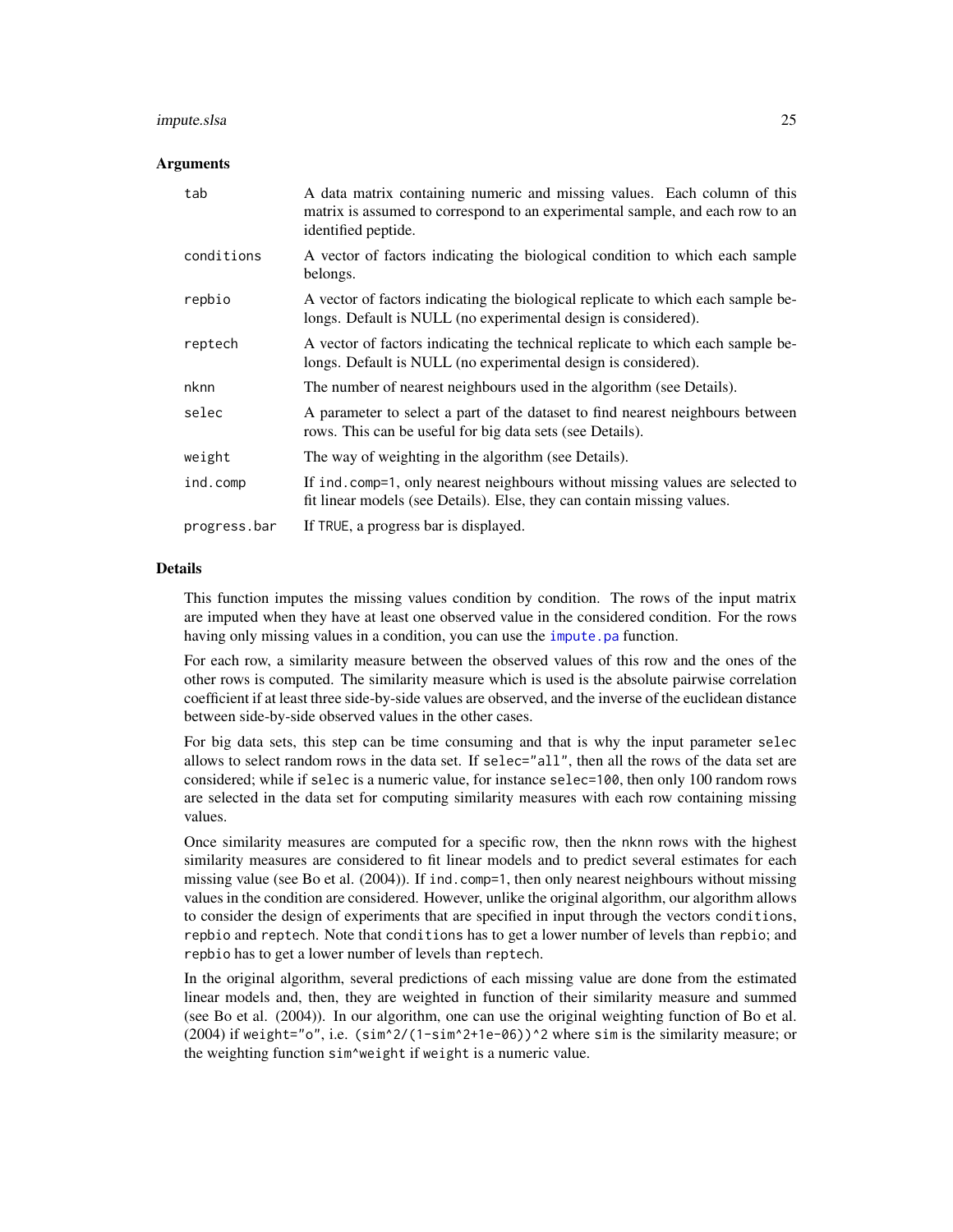#### <span id="page-25-0"></span>Value

The input matrix tab with imputed values instead of missing values.

#### Author(s)

Quentin Giai Gianetto <quentin2g@yahoo.fr>

## References

Bo, T. H., Dysvik, B., & Jonassen, I. (2004). LSimpute: accurate estimation of missing values in microarray data with least squares methods. Nucleic acids research, 32(3), e34.

#### Examples

#Simulating data res.sim=sim.data(nb.pept=2000,nb.miss=600);

#Imputation of missing values with the slsa algorithm dat.slsa=impute.slsa(tab=res.sim\$dat.obs,conditions=res.sim\$condition,repbio=res.sim\$repbio);

<span id="page-25-1"></span>mi.mix *Multiple imputation from a matrix of probabilities of being MCAR for each missing value.*

#### Description

This function allows imputing data sets with a multiple imputation strategy. For details, see Giai Gianetto Q. et al. (2020) (doi: doi: [10.1101/2020.05.29.122770\)](https://doi.org/10.1101/2020.05.29.122770).

#### Usage

```
mi.mix(tab, tab.imp, prob.MCAR, conditions, repbio=NULL, reptech=NULL, nb.iter=3, nknn=15,
weight=1, selec="all", siz=500, ind.comp=1, methodMCAR="mle", q=0.95,
progress.bar=TRUE, details=FALSE, ncp.max=5, maxiter = 10, ntree = 100,
variablewise = FALSE, decreasing = FALSE, verbose = FALSE, mtry = floor(sqrt(ncol(tab))),
replace = TRUE,classwt = NULL, cutoff = NULL, strata = NULL, sampsize = NULL,
nodesize = NULL, maxnodes = NULL,xtrue = NA, parallelize = c('no', 'variables',
'forests'), methodMNAR="igcda", q.min = 0.025, q.norm = 3, eps = 0, distribution = "unif",
param1 = 3, param2 = 1, R.q.min=1)
```
#### Arguments

tab A data matrix containing numeric and missing values. Each column of this matrix is assumed to correspond to an experimental sample, and each row to an identified peptide.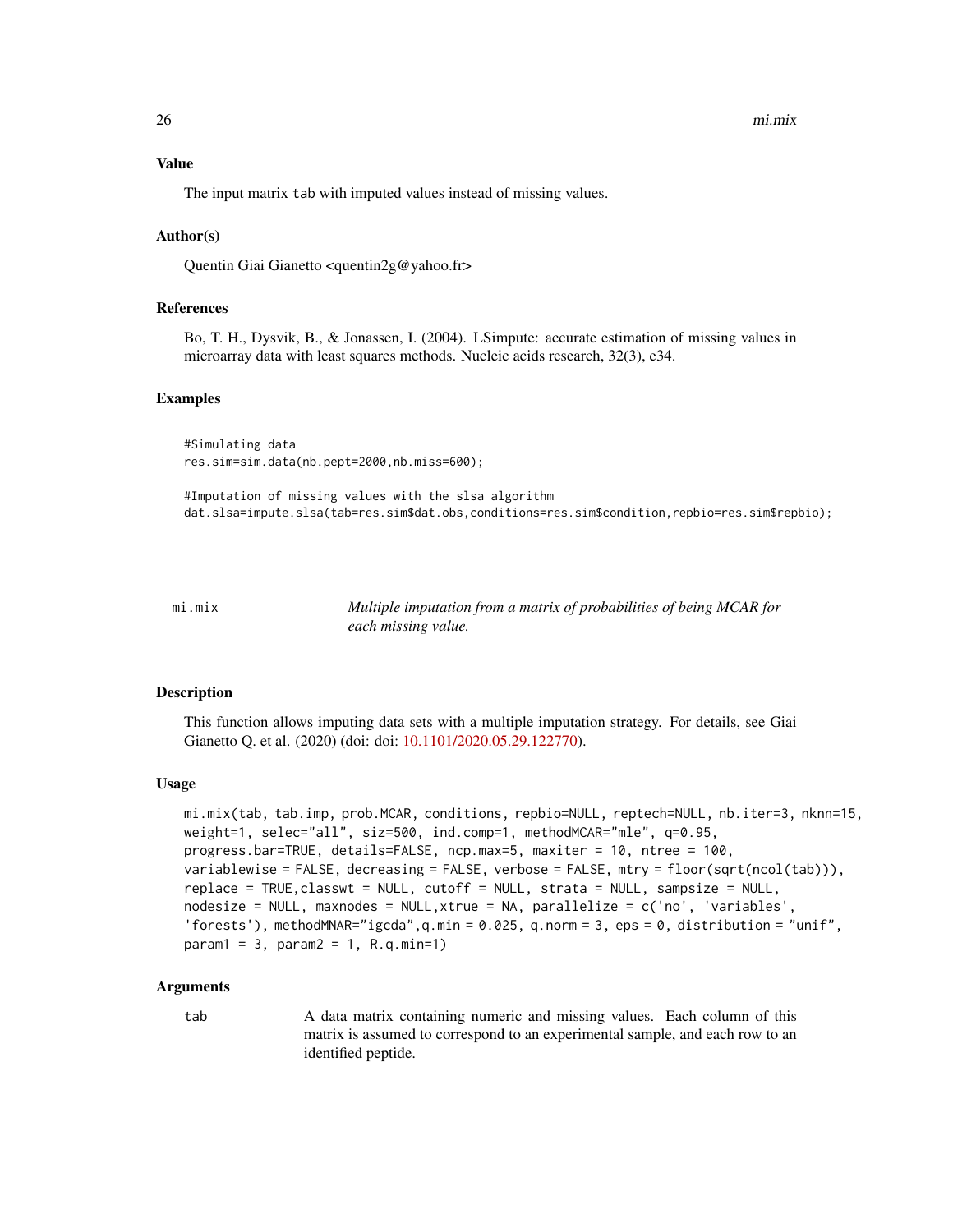#### <span id="page-26-0"></span>mi.mix 27

| tab.imp      | A matrix where the missing values of tab have been imputed under the assump-<br>tion that they are all MCAR. For instance, such a matrix can be obtained from<br>the function impute. slsa of this package.                                                                                                                                                                                                                                                     |
|--------------|-----------------------------------------------------------------------------------------------------------------------------------------------------------------------------------------------------------------------------------------------------------------------------------------------------------------------------------------------------------------------------------------------------------------------------------------------------------------|
| prob.MCAR    | A matrix of probabilities that each missing value is MCAR. For instance such a<br>matrix can be obtained from the function prob. mear. tab of this package.                                                                                                                                                                                                                                                                                                     |
| conditions   | A vector of factors indicating the biological condition to which each column<br>(experimental sample) belongs.                                                                                                                                                                                                                                                                                                                                                  |
| repbio       | A vector of factors indicating the biological replicate to which each column<br>belongs. Default is NULL (no experimental design is considered).                                                                                                                                                                                                                                                                                                                |
| reptech      | A vector of factors indicating the technical replicate to which each column be-<br>longs. Default is NULL (no experimental design is considered).                                                                                                                                                                                                                                                                                                               |
| nb.iter      | The number of iterations used for the multiple imputation method.                                                                                                                                                                                                                                                                                                                                                                                               |
| nknn         | The number of nearest neighbours used in the SLSA algorithm (see impute.slsa).                                                                                                                                                                                                                                                                                                                                                                                  |
| selec        | A parameter to select a part of the dataset to find nearest neighbours between<br>rows. This can be useful for big data sets (see impute.slsa).                                                                                                                                                                                                                                                                                                                 |
| siz          | A parameter to select a part of the dataset to perform imputations with a MCAR-<br>devoted algorithm. This can be useful for big data sets. Note that siz needs to<br>be inferior to selec.                                                                                                                                                                                                                                                                     |
| weight       | The way of weighting in the algorithm (see impute.slsa).                                                                                                                                                                                                                                                                                                                                                                                                        |
| ind.comp     | If ind. comp=1, only nearest neighbours without missing values are selected to<br>fit linear models (see impute.slsa). Else, they can contain missing values.                                                                                                                                                                                                                                                                                                   |
| methodMCAR   | The method used for imputing MCAR data. If methodi="mle" (default), then<br>the impute . mle function is used (imputation using an EM algorithm). If methodi="pca",<br>then the impute. PCA function is used (imputation using Principal Component<br>Analysis). If methodi="rf", then the impute.RF function is used (imputation<br>using Random Forest). Else, the impute. slsa function is used (imputation us-<br>ing Least Squares on nearest neighbours). |
| methodMNAR   | The method used for imputing MNAR data. If methodMNAR="igcda" (default),<br>then the impute. igcda function is used. Else, the impute. pa function is used.                                                                                                                                                                                                                                                                                                     |
| q            | A quantile value (see impute.igcda).                                                                                                                                                                                                                                                                                                                                                                                                                            |
| progress.bar | If TRUE, a progress bar is displayed.                                                                                                                                                                                                                                                                                                                                                                                                                           |
| details      | If TRUE, the function gives a list of three values: imputed.matrix a matrix with<br>the average of imputed values for each missing value, sd. imputed. matrix a<br>matrix with the standard deviations of imputed values for each missing value,<br>all. imputed. matrices an array with all the nb. iter matrices of imputed val-<br>ues that have been generated.                                                                                             |
| ncp.max      | parameter of the impute. PCA function.                                                                                                                                                                                                                                                                                                                                                                                                                          |
| maxiter      | parameter of the <i>impute</i> . RF function.                                                                                                                                                                                                                                                                                                                                                                                                                   |
| ntree        | parameter of the impute. RF function.                                                                                                                                                                                                                                                                                                                                                                                                                           |
| variablewise | parameter of the impute. RF function.                                                                                                                                                                                                                                                                                                                                                                                                                           |
| decreasing   | parameter of the <i>impute</i> . RF function.                                                                                                                                                                                                                                                                                                                                                                                                                   |
| verbose      | parameter of the impute. RF function.                                                                                                                                                                                                                                                                                                                                                                                                                           |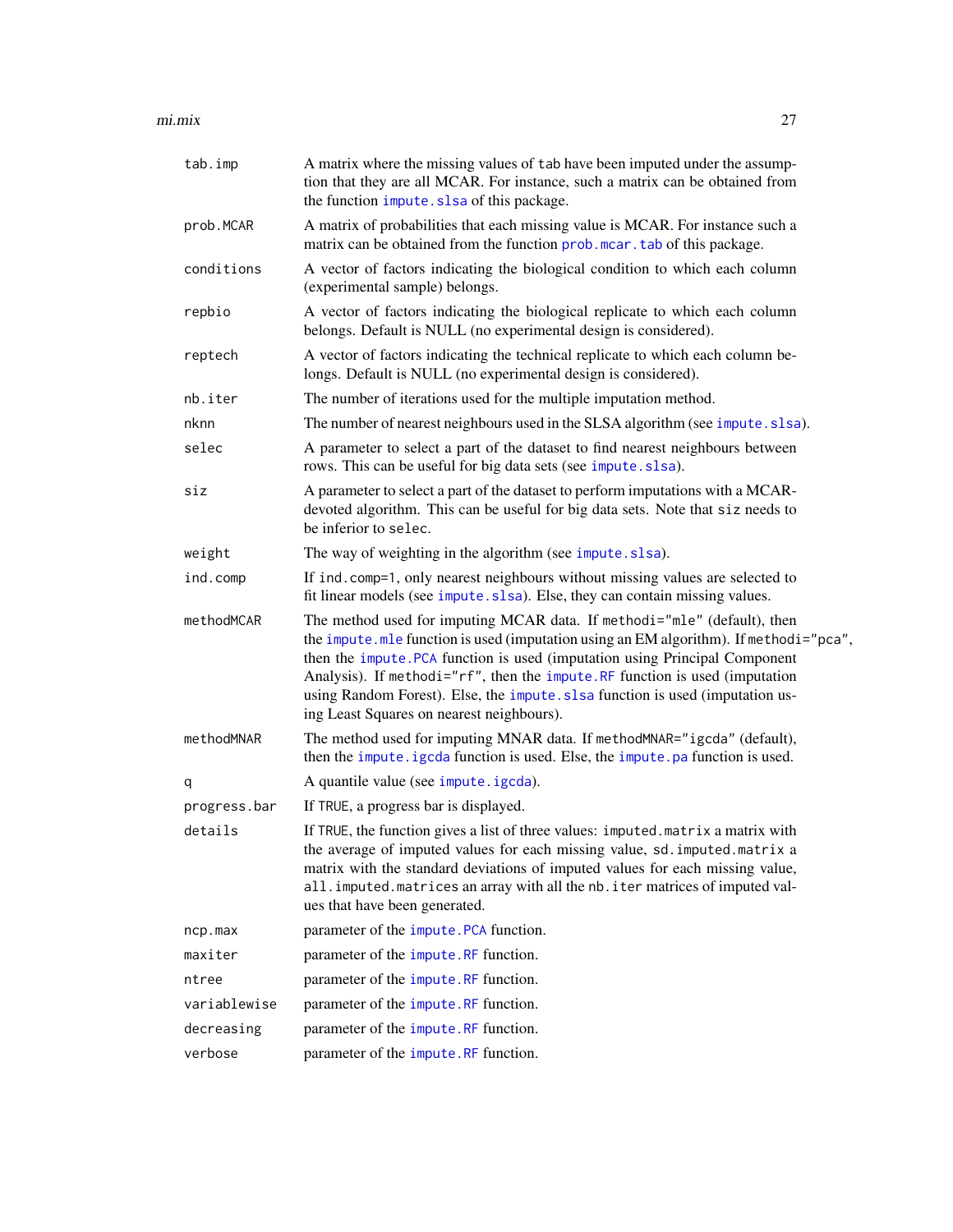<span id="page-27-0"></span>

| mtry         | parameter of the impute. RF function.         |  |
|--------------|-----------------------------------------------|--|
| replace      | parameter of the impute. RF function.         |  |
| classwt      | parameter of the impute. RF function.         |  |
| cutoff       | parameter of the <i>impute</i> . RF function. |  |
| strata       | parameter of the impute. RF function.         |  |
| sampsize     | parameter of the <i>impute</i> . RF function. |  |
| nodesize     | parameter of the impute. RF function.         |  |
| maxnodes     | parameter of the <i>impute</i> . RF function. |  |
| xtrue        | parameter of the impute. RF function.         |  |
| parallelize  | parameter of the <i>impute</i> . RF function. |  |
| q.min        | parameter of the impute, pa function.         |  |
| q.norm       | parameter of the impute, pa function.         |  |
| eps          | parameter of the impute pa function.          |  |
| distribution | parameter of the <i>impute</i> . pa function. |  |
| param1       | parameter of the impute pa function.          |  |
| param2       | parameter of the impute, pa function.         |  |
| R.q.min      | parameter of the impute.pa function.          |  |

## Details

At each iteration, a matrix indicating the MCAR values is generated by Bernouilli distributions having parameters given by the matrix prob. MCAR. The generated MCAR values are next imputed thanks to the matrix tab.imp. For each row containing MNAR values, the other rows are imputed thanks to the function [impute.igcda](#page-11-1) and, next, the considered row is imputed thanks to one of the MCAR-devoted imputation methods ([impute.mle](#page-17-1), [impute.RF](#page-22-1), [impute.PCA](#page-20-1) or [impute.slsa](#page-23-1)). So, the function [impute.igcda](#page-11-1) allows to deform the correlation structure of the dataset in view to be closer to that of the true values, while the MCAR-devoted imputation method will impute by taking into account this modified correlation structure.

## Value

The input matrix tab with average imputed values instead of missing values if details=FALSE (default). If details=TRUE, a list of three values: imputed.matrix a matrix with the average of imputed values for each missing value, sd.imputed.matrix a matrix with the standard deviations of imputed values for each missing value, all.imputed.matrices an array with all the nb.iter matrices of imputed values that have been generated.

#### Author(s)

Quentin Giai Gianetto <quentin2g@yahoo.fr>

## References

Giai Gianetto, Q., Wieczorek S., Couté Y., Burger, T. (2020). A peptide-level multiple imputation strategy accounting for the different natures of missing values in proteomics data. bioRxiv 2020.05.29.122770; doi: doi: [10.1101/2020.05.29.122770](https://doi.org/10.1101/2020.05.29.122770)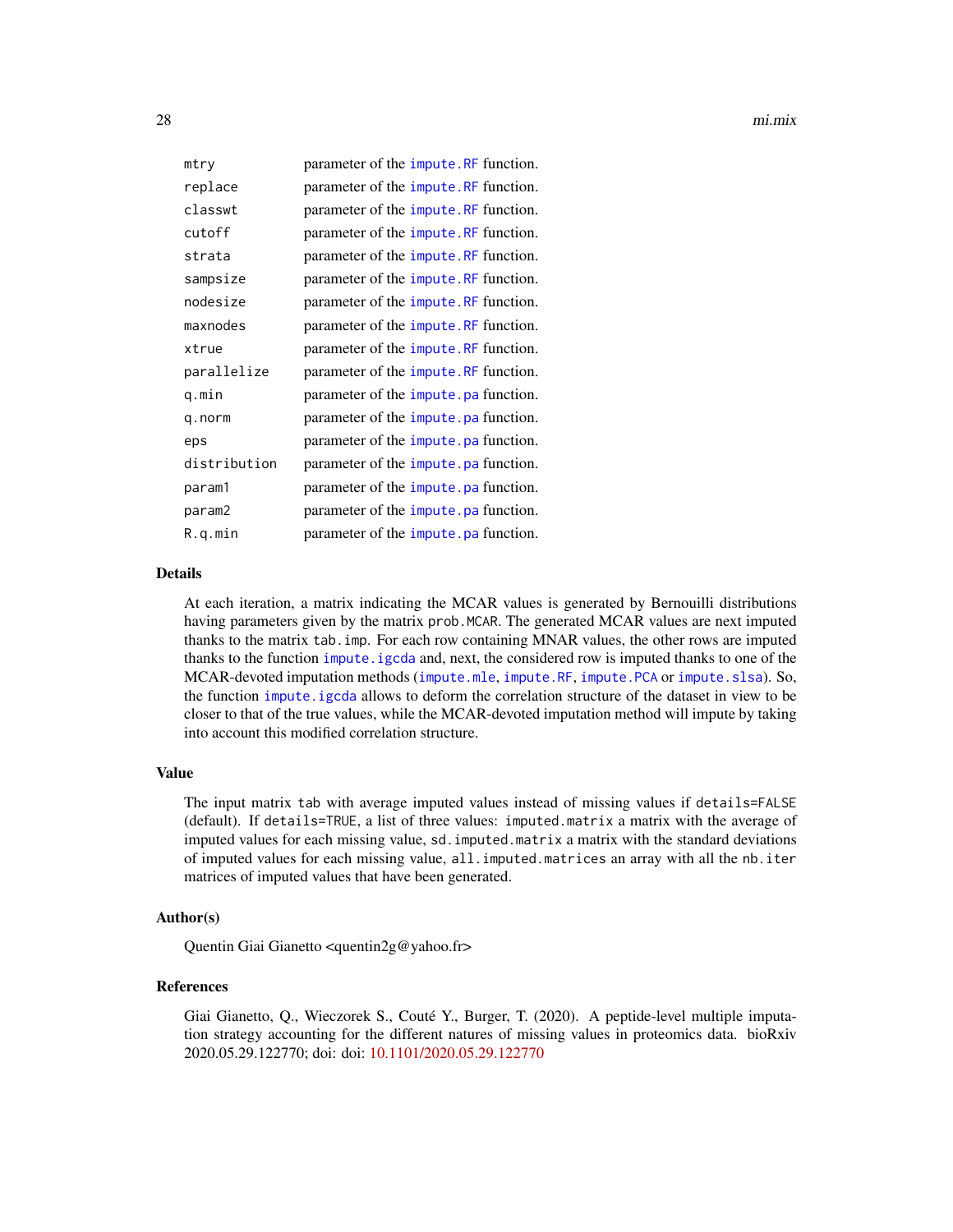## <span id="page-28-0"></span>miss.mcar.process 29

#### Examples

```
#Simulating data
res.sim=sim.data(nb.pept=5000,nb.miss=1000);
#Fast imputation of missing values with the impute.rand algorithm
dat.rand=impute.rand(tab=res.sim$dat.obs,conditions=res.sim$condition);
```
#Estimation of the mixture model res=estim.mix(tab=res.sim\$dat.obs, tab.imp=dat.rand, conditions=res.sim\$condition);

```
#Computing probabilities to be MCAR
born=estim.bound(tab=res.sim$dat.obs,conditions=res.sim$condition);
proba=prob.mcar.tab(tab.u=born$tab.upper,res=res);
```

```
#Multiple imputation strategy with 3 iterations (can be time consuming in function of the data set!)
data.mi=mi.mix(tab=res.sim$dat.obs, tab.imp=dat.rand, prob.MCAR=proba, conditions=
res.sim$conditions, repbio=res.sim$repbio, nb.iter=3);
```
miss.mcar.process *Estimating the MCAR mechanism in a sample.*

#### Description

This function allows estimating the MCAR data mechanism, i.e. the probability to be MCAR given that the value is missing in function of the intensity level, from an estimation of a mixture model of MNAR and MCAR values (see [estim.mix](#page-3-1) function).

#### Usage

```
miss.mcar.process(abs,pi_mcar,F_tot,F_na)
```
## Arguments

| abs      | The interval on which is estimated the MCAR data mechanism.                                          |
|----------|------------------------------------------------------------------------------------------------------|
| pi_mcar  | An estimation of the proportion of MCAR values.                                                      |
| $F\_tot$ | An estimation of the cumulative distribution function of the complete values on<br>the interval abs. |
| F na     | An estimation of the cumulative distribution function of the missing values on<br>the interval abs.  |

## Value

A list composed of:

| abs | The interval on which is estimated the MCAR data mechanism.                                  |
|-----|----------------------------------------------------------------------------------------------|
|     | The estimated probability to be MCAR given that the value is missing on the<br>interval abs. |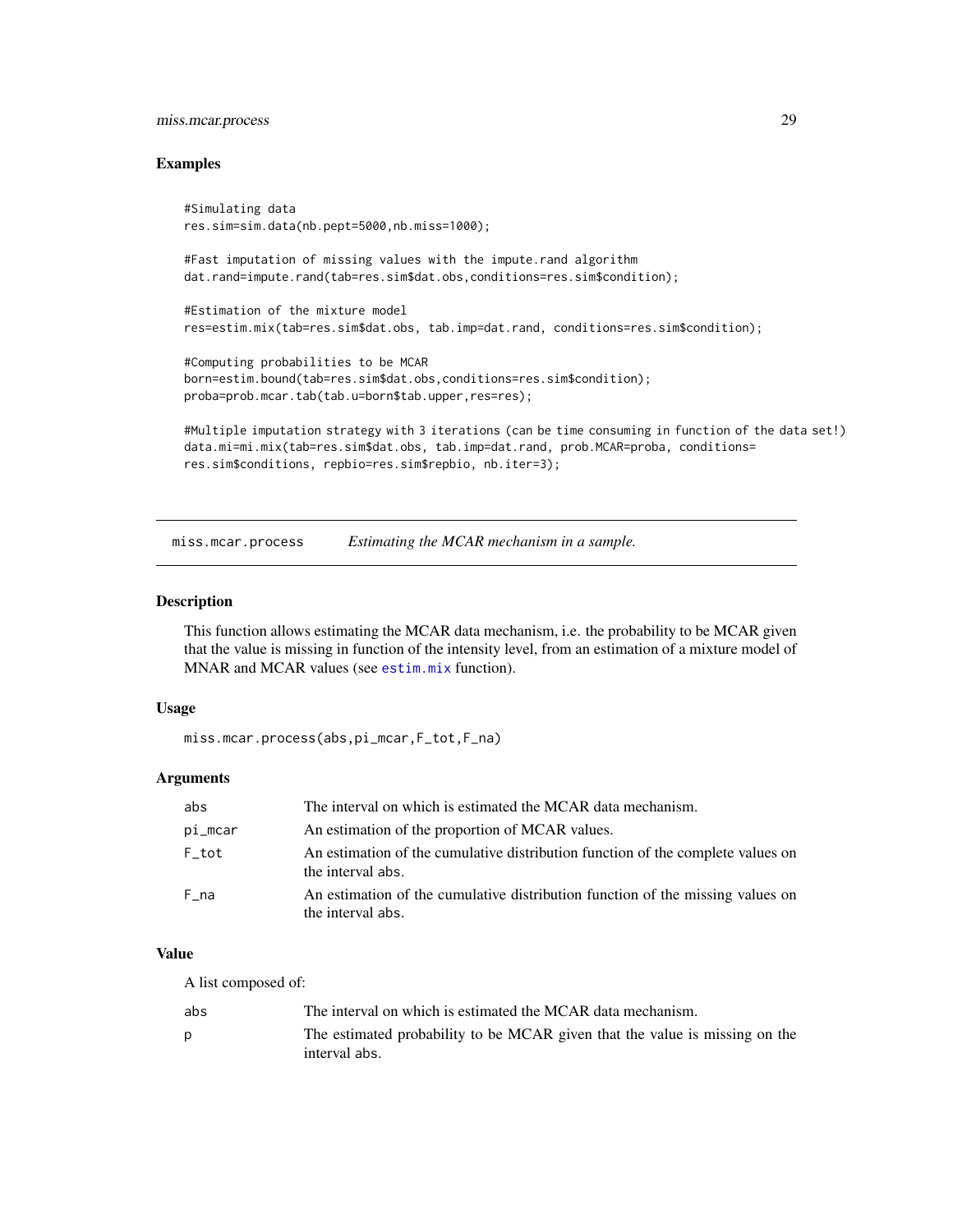#### Author(s)

Quentin Giai Gianetto <quentin2g@yahoo.fr>

## See Also

[estim.mix](#page-3-1)

## Examples

```
#Simulating data
res.sim=sim.data(nb.pept=2000,nb.miss=600,pi.mcar=0.2,para=0.5,nb.cond=2,nb.repbio=3,
nb.sample=5,m.c=25,sd.c=2,sd.rb=0.5,sd.r=0.2);
#Imputation of missing values with the slsa algorithm
dat.slsa=impute.slsa(tab=res.sim$dat.obs,conditions=res.sim$condition,repbio=res.sim$repbio);
#Estimation of the mixture model
res=estim.mix(tab=res.sim$dat.obs, tab.imp=dat.slsa, conditions=res.sim$condition);
#Estimating the MCAR mechanism in the first replicate
mcp=miss.mcar.process(res$abs.mod,res$pi.mcar[1],res$F.tot[,1],res$F.na[,1])
plot(mcp$abs,mcp$p,ty="l",xlab="Intensity values",ylab="Estimated probability to be MCAR")
```
miss.total.process *Estimating the missing data mechanism in a sample.*

## Description

This function allows estimating the missing data mechanism, i.e. the probability to be missing in function of the intensity level, from an estimation of a mixture model of MNAR and MCAR values (see [estim.mix](#page-3-1) function).

#### Usage

```
miss.total.process(abs,pi_na,F_na,F_tot)
```
#### Arguments

| abs   | The interval on which is estimated the missing data mechanism.                                       |
|-------|------------------------------------------------------------------------------------------------------|
| pi_na | The proportion of missing values.                                                                    |
| F na  | An estimation of the cumulative distribution function of the missing values on<br>the interval abs.  |
| F tot | An estimation of the cumulative distribution function of the complete values on<br>the interval abs. |

<span id="page-29-0"></span>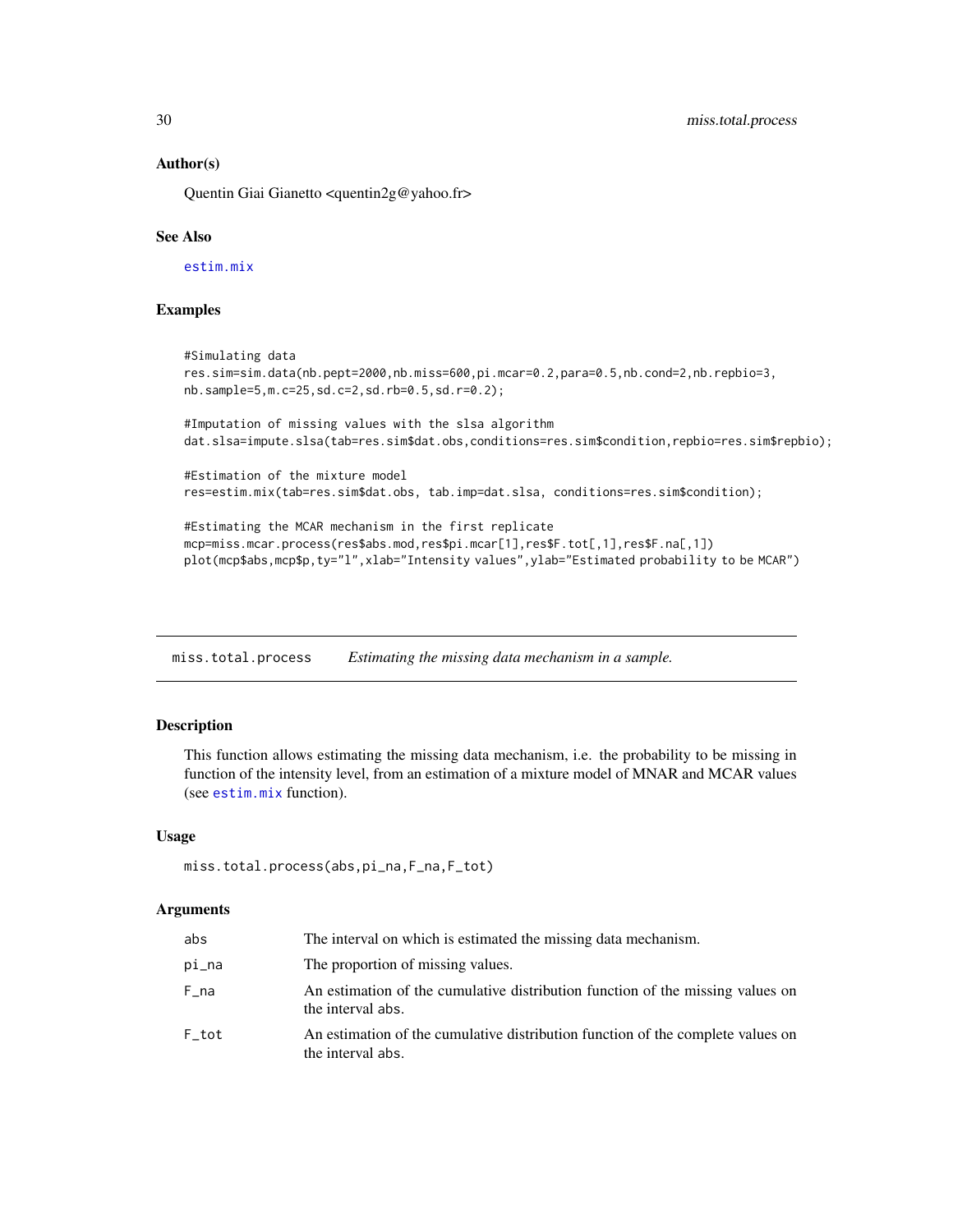#### <span id="page-30-0"></span>Value

A list composed of:

| abs | The interval on which is estimated the missing data mechanism.              |
|-----|-----------------------------------------------------------------------------|
|     | The estimated probability to be missing in function of the intensity level. |

## Author(s)

Quentin Giai Gianetto <quentin2g@yahoo.fr>

## See Also

[estim.mix](#page-3-1)

## Examples

```
#Simulating data
res.sim=sim.data(nb.pept=2000,nb.miss=600);
```
#Imputation of missing values with the slsa algorithm dat.slsa=impute.slsa(tab=res.sim\$dat.obs,conditions=res.sim\$condition,repbio=res.sim\$repbio);

```
#Estimation of the mixture model
res=estim.mix(tab=res.sim$dat.obs, tab.imp=dat.slsa, conditions=res.sim$condition);
```

```
#Estimating the missing mechanism in the first replicate
mtp=miss.total.process(res$abs.mod,res$pi.na[1],res$F.na[,1],res$F.tot[,1])
plot(mtp$abs,mtp$p,ty="l",xlab="Intensity values",ylab="Estimated probability to be missing")
```
pi.mcar.karpievitch *Estimating the proportion of MCAR values in biological conditions using the method of Karpievitch (2009).*

#### Description

This function allows estimating the proportion of MCAR values in biological conditions using the method of Karpievitch (2009).

#### Usage

pi.mcar.karpievitch(tab,conditions)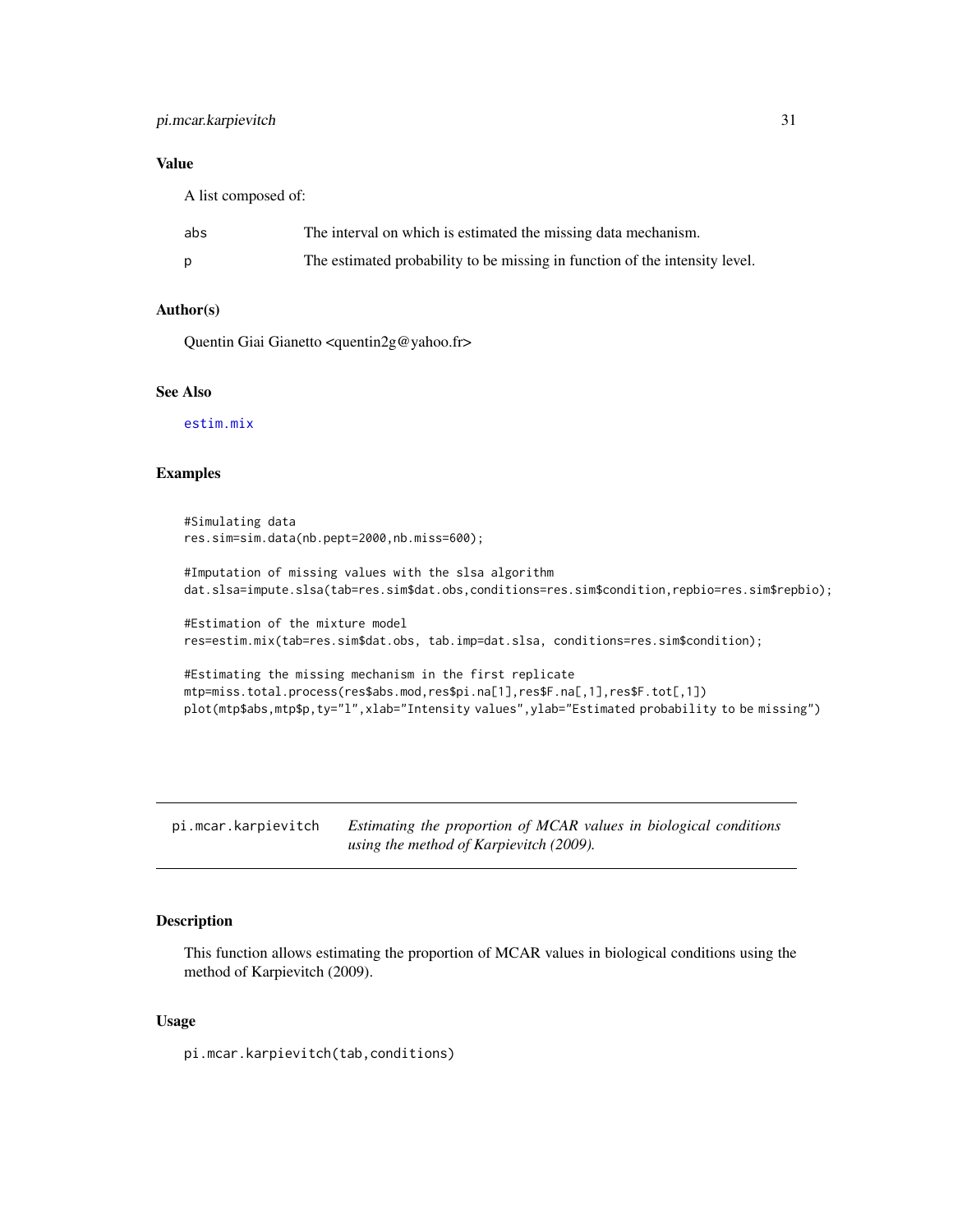#### <span id="page-31-0"></span>Arguments

| tab        | A data matrix containing numeric and missing values. Each column of this                                       |
|------------|----------------------------------------------------------------------------------------------------------------|
|            | matrix is assumed to correspond to an experimental sample, and each row to an<br>identified peptide.           |
| conditions | A vector of factors indicating the biological condition to which each column<br>(experimental sample) belongs. |

## Value

A list composed of:

| pi.mcar | The proportion of MCAR values in each biological condition.          |
|---------|----------------------------------------------------------------------|
| prop.na | The proportion of missing values for each peptide in each condition. |
| moy     | The average of observed values for each peptide in each condition.   |

## Author(s)

Quentin Giai Gianetto <quentin2g@yahoo.fr>

## References

Karpievitch, Y., Stanley, J., Taverner, T., Huang, J., Adkins, J. N., Ansong, C., ... & Smith, R. D. (2009). A statistical framework for protein quantitation in bottom-up MS-based proteomics. Bioinformatics, 25(16), 2028-2034.

## See Also

#### [estim.mix](#page-3-1)

#### Examples

#Simulating data res.sim=sim.data(nb.pept=2000,nb.miss=600);

#Proportion of MCAR values in each condition pi.mcar.karpievitch(tab=res.sim\$dat.obs,conditions=res.sim\$conditions)

| pi.mcar.logit |  |
|---------------|--|
|---------------|--|

Estimating the proportion of MCAR values in a sample using a logit *model.*

## Description

This function allows estimating the proportion of MCAR values in a sample using a logit model.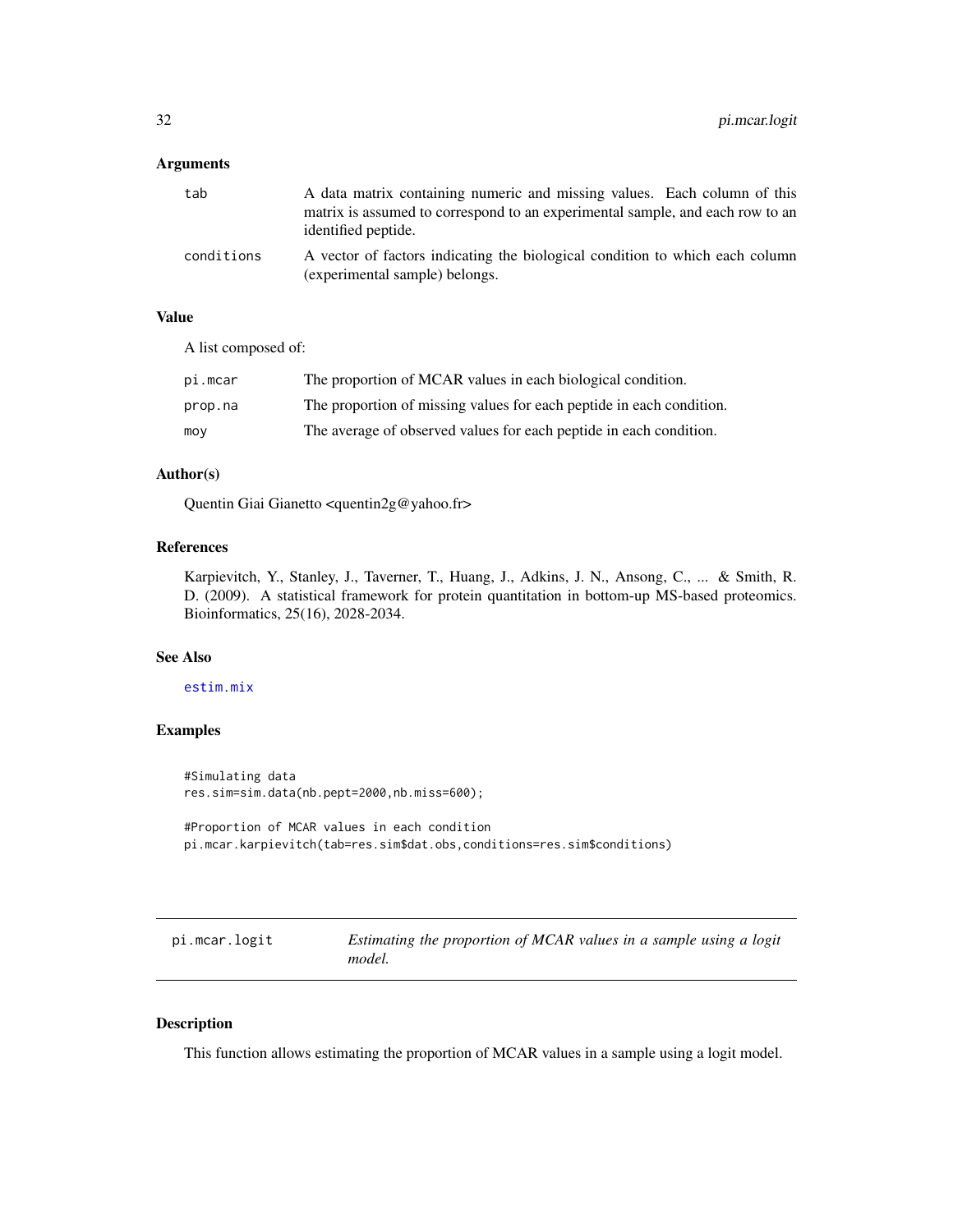## <span id="page-32-0"></span>pi.mcar.probit 33

## Usage

pi.mcar.logit(tab,conditions)

## Arguments

| tab        | A data matrix containing numeric and missing values. Each column of this                                       |
|------------|----------------------------------------------------------------------------------------------------------------|
|            | matrix is assumed to correspond to an experimental sample, and each row to an<br>identified peptide.           |
| conditions | A vector of factors indicating the biological condition to which each column<br>(experimental sample) belongs. |

## Value

A list composed of:

| pi.mcar | The estimated proportion of MCAR values.                             |
|---------|----------------------------------------------------------------------|
| coef1   | The estimated intercept of each logit model estimated in a sample.   |
| coef2   | The estimated coefficient of each logit model estimated in a sample. |

## Author(s)

Quentin Giai Gianetto <quentin2g@yahoo.fr>

## See Also

[estim.mix](#page-3-1)

## Examples

```
#Simulating data
res.sim=sim.data(nb.pept=2000,nb.miss=600);
#Proportion of MCAR values in each sample
pi.mcar.logit(tab=res.sim$dat.obs,conditions=res.sim$conditions)
```

| pi.mcar.probit | Estimating the proportion of MCAR values in a sample using a probit |
|----------------|---------------------------------------------------------------------|
|                | model.                                                              |

## Description

This function allows estimating the proportion of MCAR values in a sample using a probit model.

## Usage

pi.mcar.probit(tab,conditions)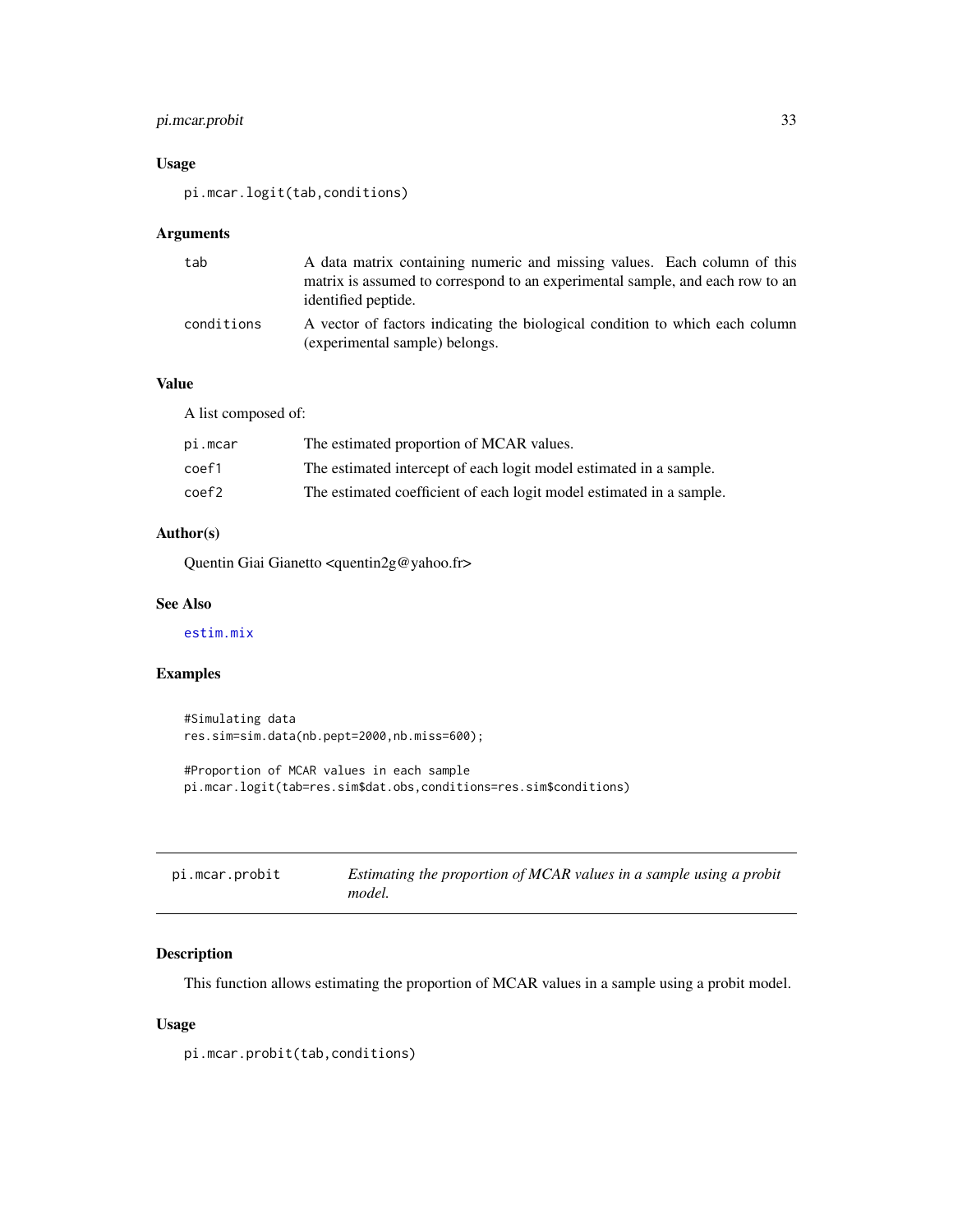## <span id="page-33-0"></span>Arguments

| tab        | A data matrix containing numeric and missing values. Each column of this                                       |
|------------|----------------------------------------------------------------------------------------------------------------|
|            | matrix is assumed to correspond to an experimental sample, and each row to an<br>identified peptide.           |
| conditions | A vector of factors indicating the biological condition to which each column<br>(experimental sample) belongs. |

## Value

A list composed of:

| pi.mcar         | The estimated proportion of MCAR values.                              |
|-----------------|-----------------------------------------------------------------------|
| coef1           | The estimated intercept of each probit model estimated in a sample.   |
| $\text{coeff}2$ | The estimated coefficient of each probit model estimated in a sample. |

#### Author(s)

Quentin Giai Gianetto <quentin2g@yahoo.fr>

#### See Also

[estim.mix](#page-3-1)

## Examples

#Simulating data res.sim=sim.data(nb.pept=2000,nb.miss=600);

#Proportion of MCAR values in each sample pi.mcar.probit(tab=res.sim\$dat.obs, conditions=res.sim\$condition);

<span id="page-33-1"></span>prob.mcar *Estimation of a vector of probabilities that missing values are MCAR.*

## Description

This function returns a vector of probabilities that each missing value is MCAR from specified confidence intervals.

#### Usage

prob.mcar(b.u,absc,pi.na,pi.mcar,F.tot,F.obs)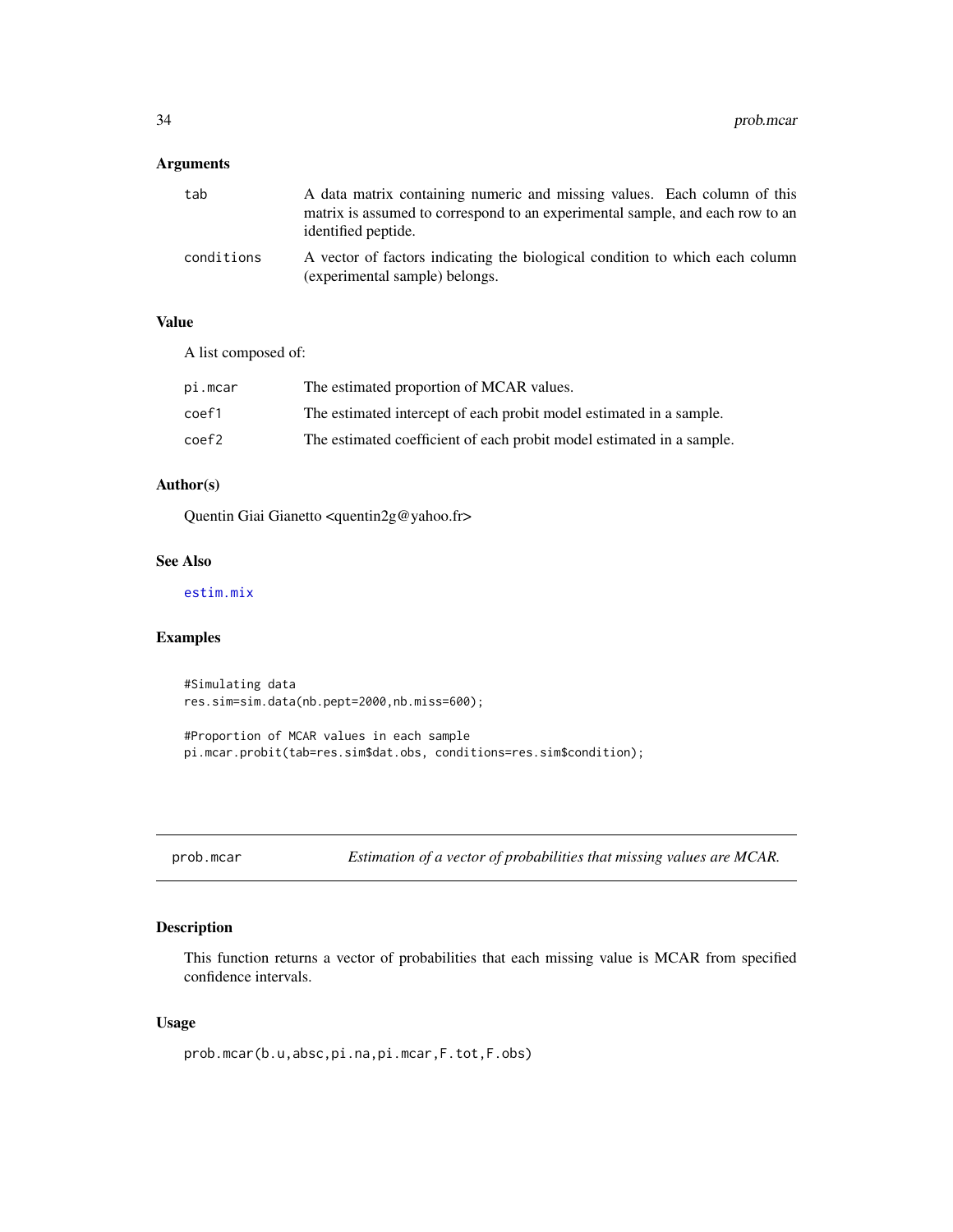#### prob.mcar 35

#### Arguments

| b.u     | A numeric vector of upper bounds for missing values.                                                  |
|---------|-------------------------------------------------------------------------------------------------------|
| absc    | The interval on which is estimated the MCAR data mechanism.                                           |
| pi.na   | The estimated proportion of missing values.                                                           |
| pi.mcar | The estimated proportion of MCAR values among missing values.                                         |
| F.tot   | An estimation of the cumulative distribution function of the complete values on<br>the interval absc. |
| F.obs   | An estimation of the cumulative distribution function of the missing values on<br>the interval absc.  |

#### Value

A numeric vector of estimated probabilities to be MCAR for missing values assuming upper bounds for them (b.u). The input arguments absc, pi.mcar, pi.na, F.tot and F.obs can be estimated thanks to the function [estim.mix](#page-3-1).

#### Author(s)

Quentin Giai Gianetto <quentin2g@yahoo.fr>

## See Also

[estim.mix](#page-3-1)

## Examples

```
#Simulating data
#Simulating data
res.sim=sim.data(nb.pept=2000,nb.miss=600);
```
#Imputation of missing values with the slsa algorithm dat.slsa=impute.slsa(tab=res.sim\$dat.obs,conditions=res.sim\$condition,repbio=res.sim\$repbio);

```
#Estimation of the mixture model
res=estim.mix(tab=res.sim$dat.obs, tab.imp=dat.slsa, conditions=res.sim$condition);
```

```
#Computing probabilities to be MCAR
born=estim.bound(tab=res.sim$dat.obs,conditions=res.sim$condition);
```
#Computing probabilities to be MCAR in the first column of result\$tab.mod proba=prob.mcar(b.u=born\$tab.upper[,1],absc=res\$abs.mod,pi.na=res\$pi.na[1], pi.mcar=res\$pi.mcar[1], F.tot=res\$F.tot[,1], F.obs=res\$F.obs[,1]);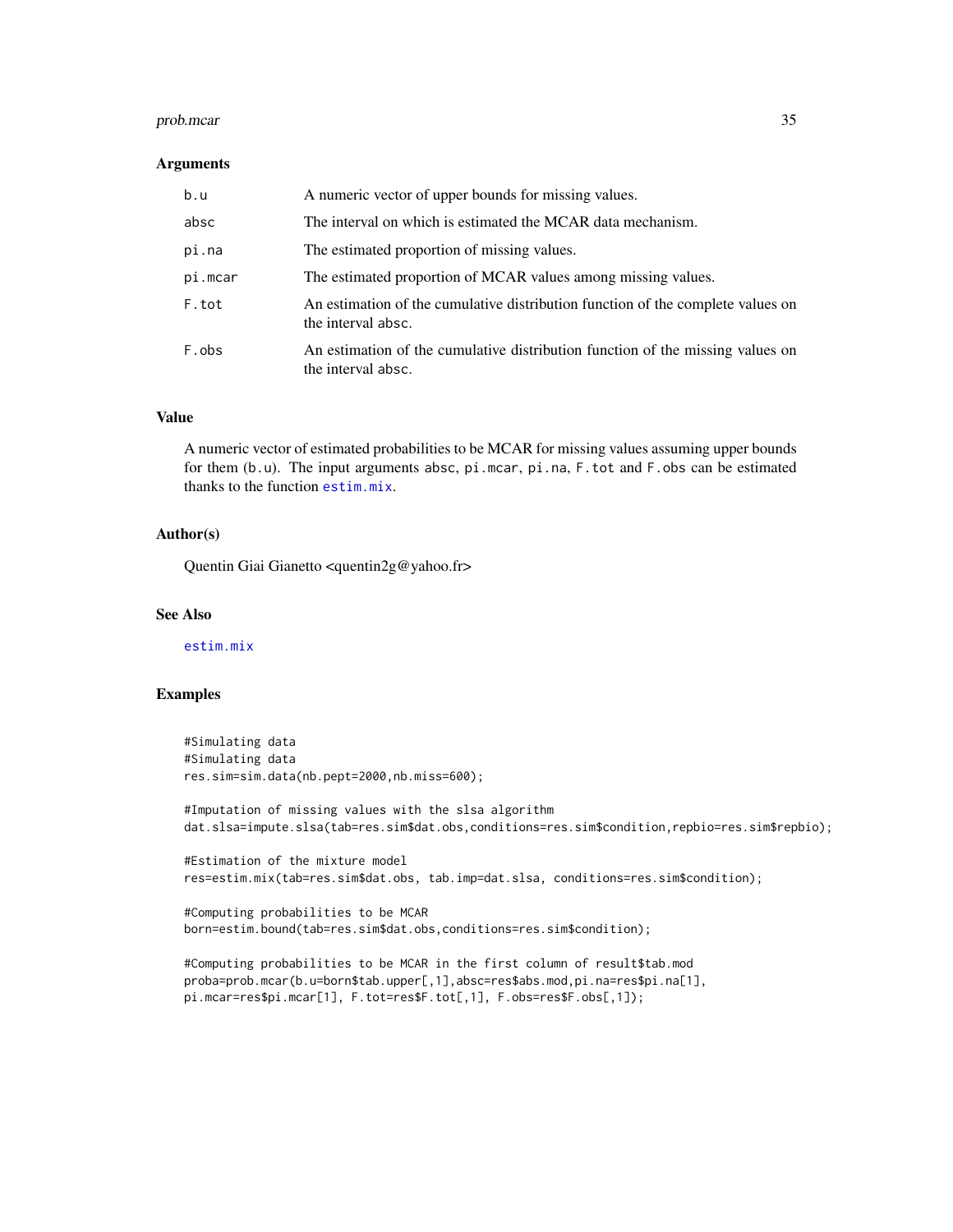<span id="page-35-1"></span><span id="page-35-0"></span>

#### Description

This function returns a matrix of probabilities that each missing value is MCAR from specified confidence intervals.

#### Usage

```
prob.mcar.tab(tab.u,res)
```
## Arguments

| tab.u | A numeric matrix of upper bounds for missing values.  |
|-------|-------------------------------------------------------|
| res   | An output list resulting from the function estim.mix. |

## Value

A numeric matrix of estimated probabilities to be MCAR for missing values assuming upper bounds for them (tab.u).

#### Author(s)

Quentin Giai Gianetto <quentin2g@yahoo.fr>

#### See Also

### [estim.mix](#page-3-1)

## Examples

```
#Simulating data
res.sim=sim.data(nb.pept=2000,nb.miss=600,para=5);
```
#Imputation of missing values with a MCAR-devoted algorithm: here the slsa algorithm dat.slsa=impute.slsa(tab=res.sim\$dat.obs,conditions=res.sim\$condition,repbio=res.sim\$repbio);

```
#Estimation of the mixture model
res=estim.mix(tab=res.sim$dat.obs, tab.imp=dat.slsa, conditions=res.sim$condition);
```

```
#Computing probabilities to be MCAR
born=estim.bound(tab=res.sim$dat.obs,conditions=res.sim$condition);
proba=prob.mcar.tab(born$tab.upper,res);
```
#Histogram of probabilities to be MCAR associated to generated MCAR values hist(proba[res.sim\$list.MCAR[[1]],1],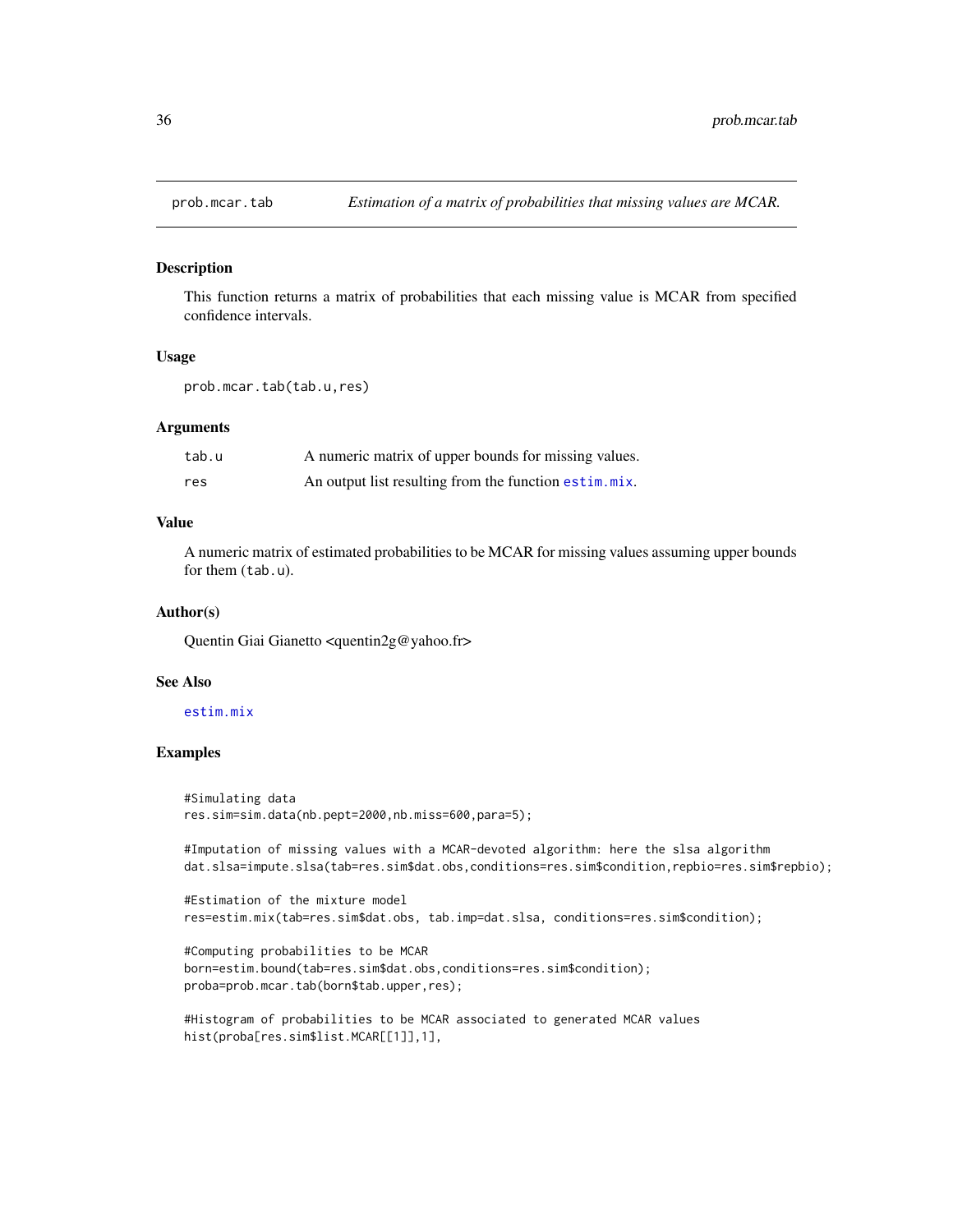#### <span id="page-36-0"></span>sim.data 37

freq=FALSE,main="Estimated probabilities to be MCAR for known MCAR values", xlab="", col=2);

| sim.data | Simulation of data sets by controlling the proportion of MCAR values |
|----------|----------------------------------------------------------------------|
|          | and the distribution of MNAR values.                                 |

#### Description

This function simulates data sets similar to MS-based bottom-up proteomic data sets.

#### Usage

```
sim.data(nb.pept=15000,nb.miss=5000,pi.mcar=0.2,para=3,nb.cond=1,nb.repbio=3,
nb.sample=3,m.c=25,sd.c=2,sd.rb=0.5,sd.r=0.2)
```
#### Arguments

| nb.pept   | The number of rows (identified peptides) of the generated data set.                                     |
|-----------|---------------------------------------------------------------------------------------------------------|
| nb.miss   | The number of missing values to generate in each column.                                                |
| pi.mcar   | The proportion of MCAR values in each column.                                                           |
| para      | Parameter used for simulating MNAR values in columns (see Details).                                     |
| nb.cond   | The number of studied biological conditions.                                                            |
| nb.repbio | The number of biological samples in each condition.                                                     |
| nb.sample | The number of samples coming from each biological sample.                                               |
| m.c       | The mean of the average values in each condition.                                                       |
| sd.c      | The standard deviation of the average values in each condition.                                         |
| sd.rb     | The standard deviation of the average values in each biological sample.                                 |
| sd.r      | The standard deviation of values in each row among the samples coming from a<br>same biological sample. |

#### Details

First, the average of intensities of a peptide i in a condition is generated by a Gaussian distribution  $m_{cond} \sim N(m.c, sd.c)$ . Second, the effect of a biological sample is generated by  $m_{bio} \sim$  $N(0, s d.r b)$ . The value of a peptide i in the sample j belonging to a specific biological sample and a specific condition is finally generated by  $x_{ij} \sim N(m_{cond} + m_{bio}, sd.r)$ .

Next, the MCAR values are generated in each column by random draws without replacement among the indexes of rows. The MNAR values are generated in the remaining indexes of rows by random draws without replacement and by respecting the following probabilities:

$$
P(x_{ij}isMNAR) = 1 - (x_{ij} - min_i(x_{ij})) / ((max_i(x_{ij}) - min_i(x_{ij})) * (para))
$$

where para allows adjusting the distribution of MNAR values. If  $para = 0$ , then the MNAR values are uniformly distributed among intensity level. More para is high and more the MNAR values arise for small intensity levels and not for high intensity levels.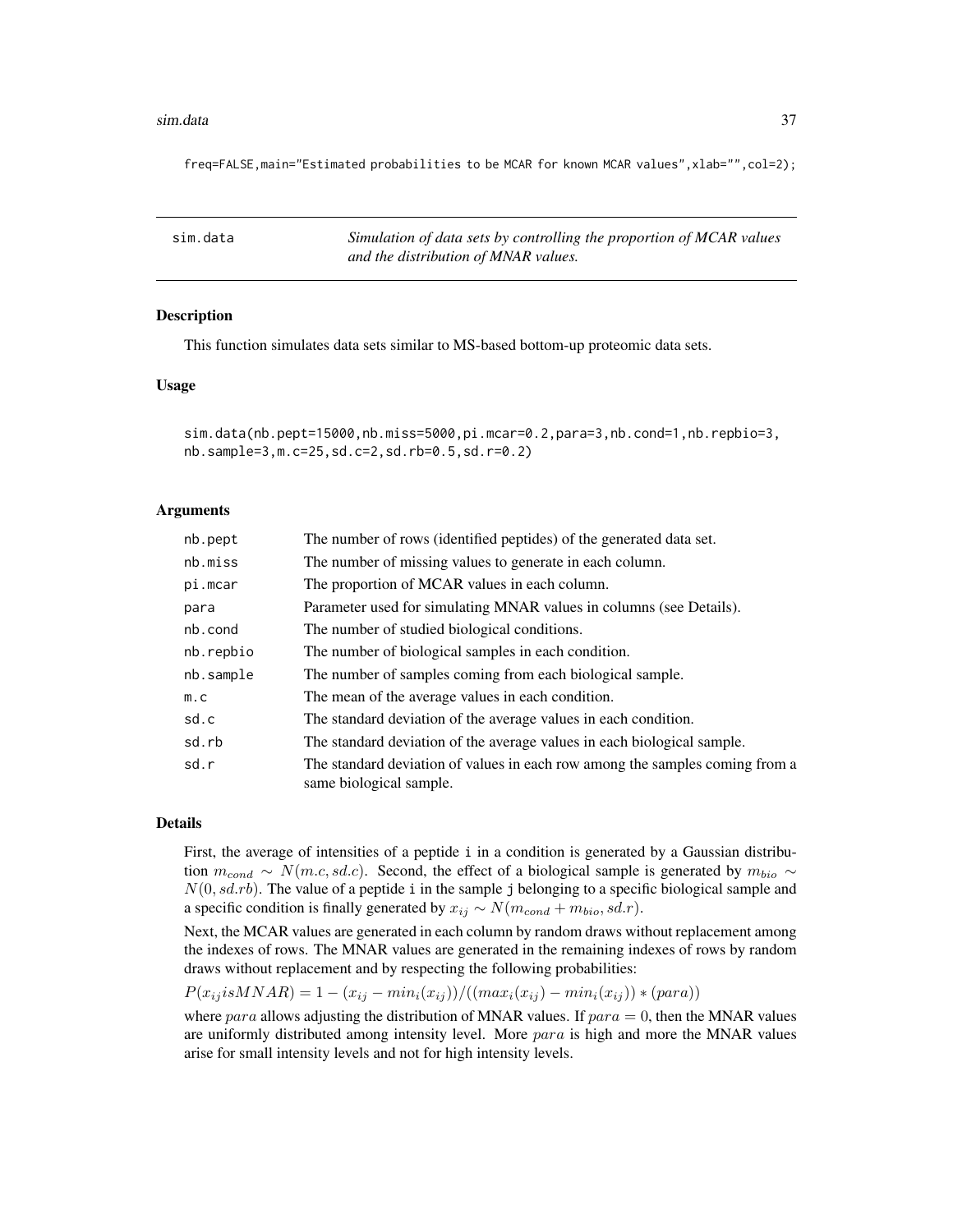<span id="page-37-0"></span>

| dat.obs      | The simulated data set.                                                                                  |
|--------------|----------------------------------------------------------------------------------------------------------|
| dat.comp     | The simulated data set without missing values.                                                           |
| list.MCAR    | The index of MCAR values among the rows in each column of the data set.                                  |
| <b>nMCAR</b> | The number of MCAR values in each sample (after deleting rows with only<br>generated missing values).    |
| nNA          | The number of missing values in each sample (after deleting rows with only<br>generated missing values). |
| conditions   | A vector of factors indicating the biological condition to which each sample<br>belongs.                 |
| repbio       | A vector of factors indicating the biological sample to which each sample be-<br>longs.                  |

## Author(s)

Quentin Giai Gianetto <quentin2g@yahoo.fr>

## Examples

```
## The function can be used as
res.sim=sim.data(nb.pept=2000,nb.miss=600);
## Simulated data matrix
data=res.sim$dat.obs;
## Vector of conditions of membership for each sample
cond=res.sim$conditions;
## Vector of biological sample of membership for each sample
repbio=res.sim$repbio;
## Percentage of generated MCAR values for each sample
pi_mcar=res.sim$nMCAR/res.sim$nNA
```
translatedRandomBeta *Function to generated values following a translated Beta distribution*

## Description

Function to generate values following a translated Beta distribution

## Usage

```
translatedRandomBeta(n, min, max, param1 = 3, param2 = 1)
```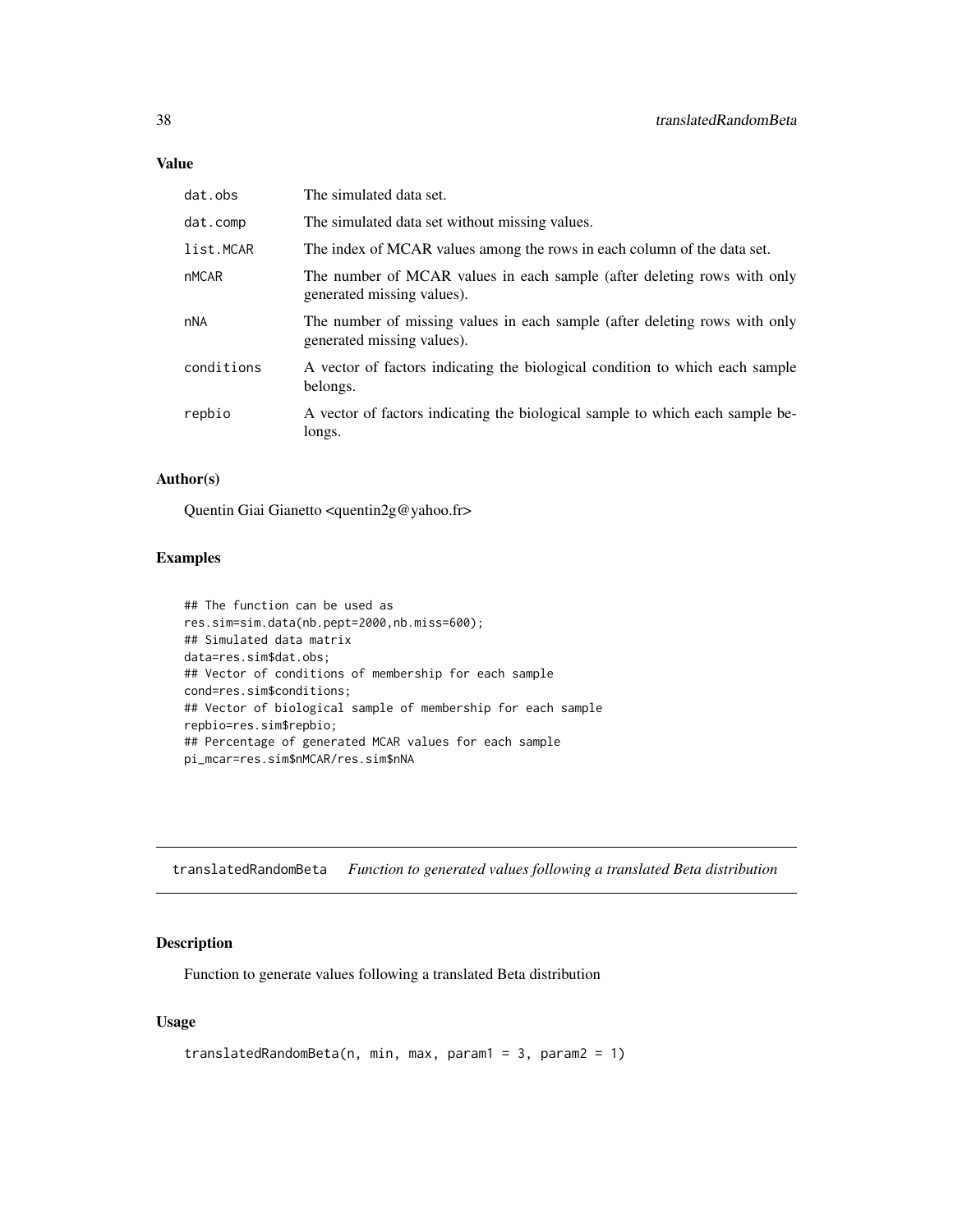## Arguments

| n      | Number of values to generate.          |
|--------|----------------------------------------|
| min    | Minimum of the values to be generated. |
| max    | Maximum of the values to be generated. |
| param1 | Parameter of the Beta distribution.    |
| param2 | Parameter of the Beta distribution.    |

## Value

A vector of values following a translated Beta distribution.